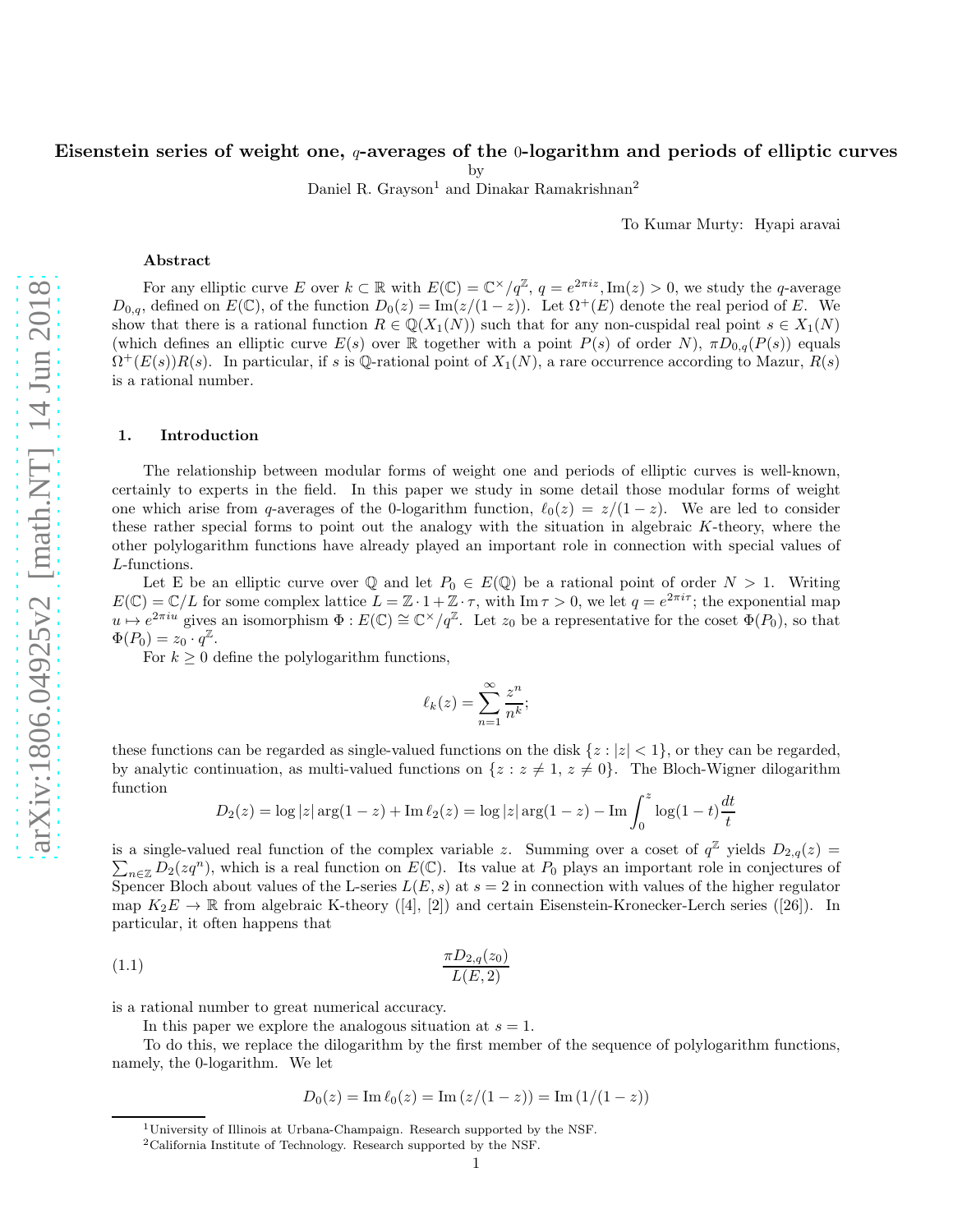for  $z \neq 1$ , and let  $D_0(1) = 0$ . Summing over a coset gives a function

$$
D_{0,q}(z) = \sum_{n \in \mathbb{Z}} D_0(zq^n)
$$

which amounts to a real function on  $E(\mathbb{C})$ . Something similar works for the higher polylogarithm functions  $\ell_m(z)$ , but other terms must be added to arrive at a function which is single-valued and real-analytic on the complex plane, generalizing the  $m = 2$  case of [3], cf. [21], [28], where the latter presents Zagier's conjecture relating to the values of Dedekind zeta functions of arbitrary number fields F at positive integers  $m \geq 2$  and  $K_{2m-1}(F)$ .

The conjecture of Birch and Swinnerton-Dyer [24, p. 362] states, among other things, that the coefficient of the leading term in the Taylor series of  $L(E, s)$  at  $s = 1$  is a rational number times the product of the real period of E and the determinant of the height pairing on the Mordell-Weil group  $E(\mathbb{Q})$ , with the rank of the Mordell-Weil group and the order of vanishing of  $L(E, s)$  at  $s = 1$  predicted to be the same. In particular,  $L(E, 1)$  should always be a rational multiple (possibly zero) of the real period of  $E$ , which has long been known in the case where E is a modular elliptic curve (via the theory of modular symbols and the Manin–Drinfeld theorem [9]). Now every elliptic curve over  $\mathbb Q$  is known to be modular by Wiles, Taylor, Diamond, Conrad and Brueil ([5], [25], [27]). Thus, in the search for an analogue of the rationality of (1.1), we may as well use the real period instead of  $L(E, 1)$ ; this even simplifies the analysis, for ignoring the arithmetic data that underlies  $L(E, 1)$  allows us to study the variation as E moves in a family. (It is not important to what follows, but it may be worthwhile to remark that by Kolyvagin [16],  $E(\mathbb{Q})$  is finite when  $L(E, 1) = 0$ , and one of the ingredients of his theorem was a non-vanishing hypothesis, established later by two sets of authors, one of them being Kumar and Ram Murty, and the other being Bump, Friedberg and Hoffstein.)

We write the equation for E as  $y^2 = f(x)$  with f a monic polynomial of degree 3. Let  $\omega = dx/(2y)$  be the standard holomorphic differential on  $E(\mathbb{C})$ ; it depends on the choice of equation. Set the real period to be

$$
\Omega^+ = \int_{E(\mathbb{R})^\circ} \omega = \int_{\gamma}^\infty \frac{dx}{\sqrt{f(x)}}
$$

where  $\gamma$  is the largest real root of  $f(x)$ .

We introduce the group

$$
\Gamma_1(N) = \left\{ \begin{pmatrix} a & b \\ c & d \end{pmatrix} \in Sl_2(\mathbb{Z}) \middle| \begin{pmatrix} a & b \\ c & d \end{pmatrix} \equiv \begin{pmatrix} 1 & * \\ 0 & 1 \end{pmatrix} \mod N \right\}.
$$

Let  $X_1(N)$  denote the modular curve corresponding to the group  $\Gamma_1(N)$ . It is a projective curve defined over Q, so that  $X_1(N) \otimes \mathbb{C}$  contains the quotient  $\Gamma_1(N) \setminus H$  as an affine open subset. For each  $s \in X_1(N)$ , not a cusp, there is a corresponding elliptic curve  $E(s)$  equipped with a point  $P(s)$  of order N; the curve and point are both defined over  $\mathbb{Q}(s)$ . It is possible to pick a differential  $\omega(s) \neq 0$  on  $E(s)$  that varies algebraically in s; this enables us to interpret the various quantities above, such as q and  $\Omega^+$ , as functions of s.

**Theorem 1.2.** Let  $N > 0$ . There is a rational function  $R \in \mathbb{Q}(X_1(N))$  such that for each real point  $s \in X_1(N)$ , not a cusp, we have  $R(s) = 2\pi D_{0,q(s)}(P(s))/\Omega^+(s)$ .

In particular, if s is a rational point, then the quantity  $R(s)$  is a rational number.

This theorem was suggested by two sequences of numerical experiments. Our first sequence of experiments showed that

$$
\frac{\pi D_{0,q}(P_0)}{\Omega^+}
$$

appears to be a rational number of small height to great accuracy, for example, 100 digits.

Our second sequence of numerical experiments was this. The possible numbers N that occur are  $1 \leq$  $N \leq 10$  or  $N = 12$  (according to a theorem of Mazur, [19]), and for each of these there is a one-parameter family (defined over  $\mathbb Q$ ) of pairs  $(E_t, P_t)$  where  $P_t$  is a point of order N on the elliptic curve  $E_t$ . We found that the ratio above is a simple function of the modular parameter  $t \in \mathbb{C}$ . The results are summarized in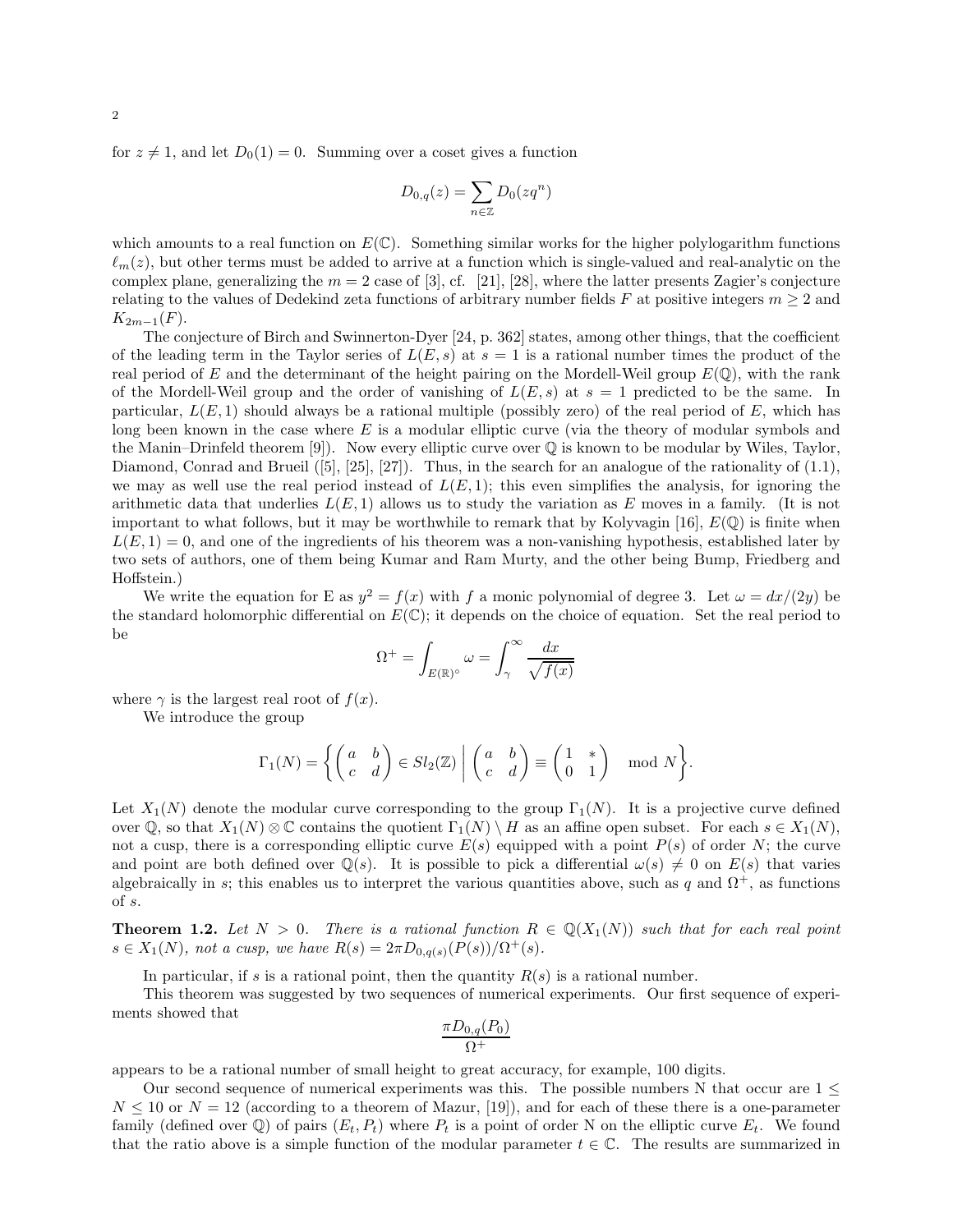| N              | $\boldsymbol{k}$ | $2NR = 4N\pi D_{0,q}(kP)/\Omega^+$                 |
|----------------|------------------|----------------------------------------------------|
| 3              | 1                | (with $a_1 = a_3$ )<br>$-a_1$                      |
| $\overline{4}$ | $\mathbf{1}$     | $-2$                                               |
| 5              | 1                | $c-3$                                              |
|                | $\overline{2}$   | $-3c - 1$                                          |
| 6              | 1                | $-4$                                               |
| 7              | 1                | $d^2 - 3d - 3$                                     |
|                | $\overline{2}$   | $-5d^2 + d + 1$                                    |
|                | 3                | $3d^2 - 9d + 5$                                    |
| 8              | 1                | $(-8d+2)/d$                                        |
|                | 3                | $(-8d+6)/d$                                        |
| 9              | 1                | $f^3-3f^2-5$                                       |
|                | $\overline{2}$   | $-7f^3+3f^2-1$                                     |
|                | $\overline{4}$   | $-5f^3 + 15f^2 - 18f + 7$                          |
| 10             | 1                | $-4f-4$                                            |
|                | 3                | $-12f + 8$                                         |
| 12             | 1                | $(24\tau^3 - 48\tau^2 + 36\tau - 10)/(1 - \tau)^3$ |
|                | 5                | $(24\tau^3 - 24\tau^2 + 12\tau - 2)/(1 - \tau)^3$  |

| abie |  |
|------|--|
|------|--|

Table 1, which presents, for each case, a rational function which is a good fit to numerical results with many digits of accuracy, for a finite number of values of t. Refer to  $[17, p.217]$ , for the parametrizations used; we use Kubert's names for the parameters. In each case, the family of elliptic curves is represented by an equation of the form  $y^2 + a_1xy + a_3y = x^3 + a_2x^2 + a_4x + a_6$ ; we choose  $\omega = dy/(2y + a_1x + a_3)$ , as is customary.

We expected that the ratio  $R$  would be a rational function of the parameter, i.e., would be a modular function. We were surprised that its coefficients were always rational, but we shouldn't have been, for it turns out that the well-known Hecke-Eisenstein modular forms of weight one have sufficient rationality properties to explain the observations. These forms are presented in Lang's book [18] in chapter XV, section 1, in a concise form. The best explanation of their rationality properties is presented by Nicholas Katz in [14, Appendix C], where he presents a purely algebraic construction of the Hecke-Eisenstein modular forms; we hadn't been aware of his work during our initial investigations. His construction shows the forms are defined over the rational numbers, and are computable exactly and algebraically, so we were able to verify that the entries in Table 1 are correct by means of a second computer program.

In this paper we explain how to deduce the rationality of the ratios  $R$  presented above from the rationality of the Hecke-Eisenstein forms. This is done by using  $q$ -expansions to identify our ratio with the modular form presented in Katz's paper. This identification is easy in the case where  $P_0$  is on the identity component of  $E(\mathbb{R})$ , but harder otherwise, essentially because Katz provides the q-expansion just at certain cusps. We then explain the relationship with the Hecke-Eisenstein forms as presented in Lang's book. We present an exposition of the  $q$ -expansion principle which is sufficient to deduce the desired rationality of the ratios  $R$ directly from the rationality of the q-expansion coefficients, allowing one to bypass, if desired, the elegant algebraic construction of Katz.

We end with a general question. Let M be a motive over  $\mathbb{Q}$ , of weight  $k \geq 1$ , defined by an irreducible direct factor of the cohomology of an abelian variety A. If r is an integer with  $k/2 \le r \le k+1$ , critical or not, is there an analog of the function  $D_{0,q}$  (or  $D_{2,q}$ ) on  $A(\mathbb{C})$ , whose values at torsion points have (at times)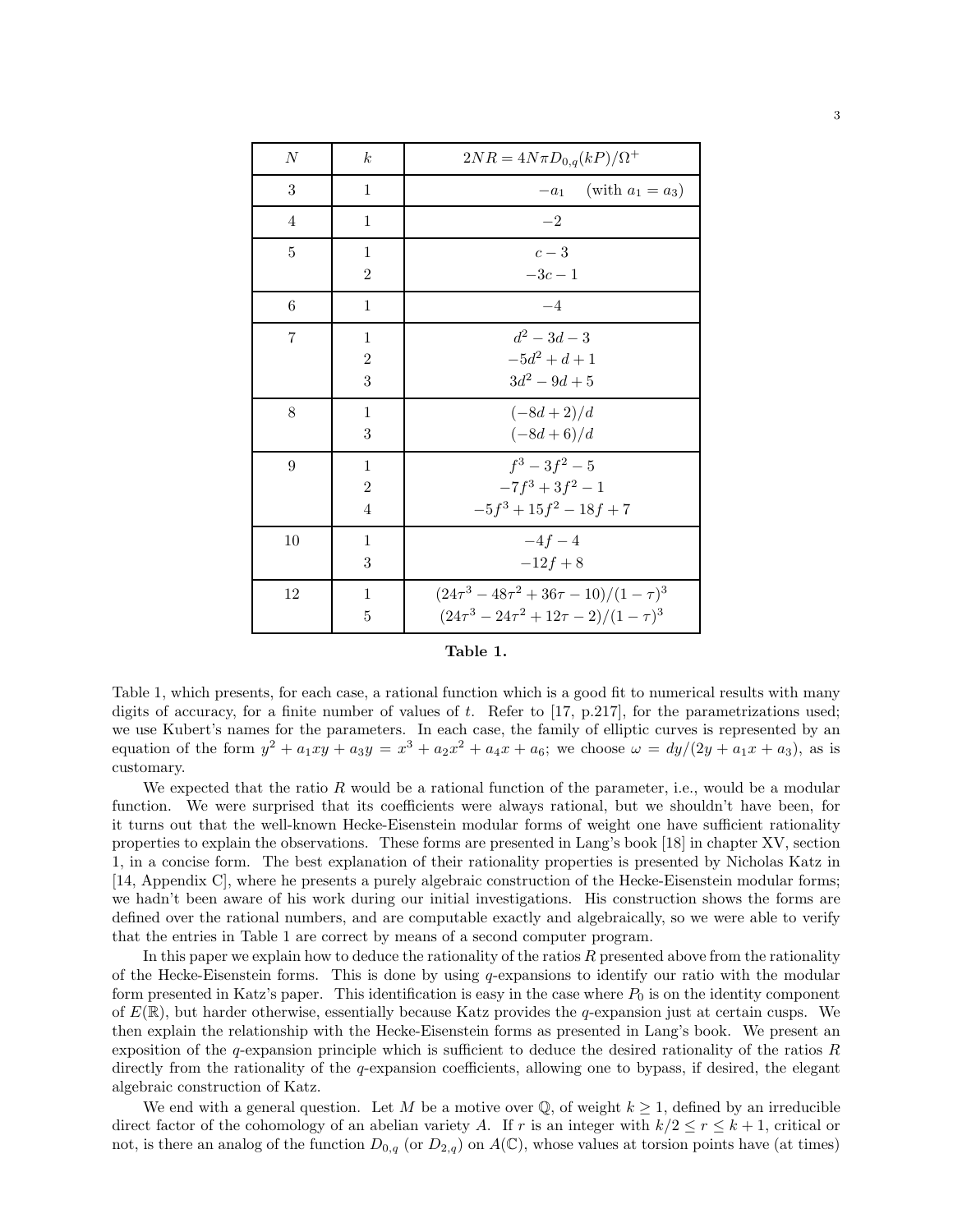rational relations with  $L(M, k)$ ? For  $M = \text{Sym}^2(E)$ , with E an elliptic curve over Q, k=2, and  $r = 3$ , one has such a phenomenon; see the papers [8] and [20].

We thank the referee for helpful comments on an earlier version, which have been incorporated.

# 2. Interpreting  $D_{0,q}$  as a modular form of weight one for  $\Gamma_1(N)$

We use the same notation as in the introduction. Since  $E$  is real, we may choose the isomorphism  $E \cong \mathbb{C}/L$  in such a way that the real structure on E corresponds to complex conjugation on  $\mathbb{C}$ . Then since L is invariant under complex conjugation we may choose  $\tau$  so that Re  $\tau$  is either 0 or 1/2; in the first case,  $E(\mathbb{R})$  has two components and  $q > 0$ , and in the second case,  $E(\mathbb{R})$  has one component and  $q < 0$ . In both cases  $|q| < 1$ . Since  $P_0$  is a point of order N, we may write  $z_0$  in the form  $z_0 = \zeta_N^k q^{\ell/N}$  where  $\zeta_N = \exp(2\pi i/N)$ . Since  $P_0$  is real, we may pick  $z_0$  so that either

case A) 
$$
z_0 = \zeta_N^k
$$

or

case B) 
$$
z_0 = \zeta_N^k q^{1/2}
$$
.

Case B occurs when  $2 \mid N, q > 0$ , and  $P_0$  is not on the identity component of  $E(\mathbb{R})$ .

We occupy ourselves with case A first. Making use of the easy identities  $D_0(\bar{z}) = -D_0(z) = D_0(1/z)$ and remembering that q is real we compute

$$
\frac{1}{i}D_{0,q}(\zeta_N^k) = \frac{1}{i} \sum_{j \in \mathbb{Z}} D_0(\zeta_N^k q^j)
$$
\n
$$
= \frac{1}{i} D_0(\zeta_N^k) + \frac{2}{i} \sum_{j=1}^{\infty} D_0(\zeta_N^k q^j)
$$
\n
$$
= \frac{1}{i} D_0(\zeta_N^k) + \frac{2}{i} \operatorname{Im} \sum_{j=1}^{\infty} \sum_{m=1}^{\infty} (\zeta_N^k q^j)^m
$$
\n
$$
= \frac{1}{i} D_0(\zeta_N^k) + \frac{2}{i} \operatorname{Im} \sum_{n=1}^{\infty} \left( \sum_{\substack{m|n \\ m>0}} \zeta_N^{km} \right) q^n
$$
\n
$$
= \frac{1}{i} D_0(\zeta_N^k) - \sum_{n=1}^{\infty} \left( \sum_{\substack{m|n \\ m>0}} (\zeta_N^{km} - \zeta_N^{-km}) \right) q^n
$$

The double sums above are absolutely convergent because  $|q| < 1$ , and

$$
\sum_{j=1}^{\infty} \sum_{m=1}^{\infty} |q|^{jm} \le \frac{|q|}{(1-|q|)^2}.
$$

We set

$$
g_k(\tau) = \frac{1}{i}D_0(\zeta_N^k) - \sum_{n=1}^{\infty} \bigg(\sum_{\substack{m|n\\m>0}}(\zeta_N^{km} - \zeta_N^{-km})\bigg)q^n
$$

so that  $g_k(\tau) = (1/i)D_{0,q}(\zeta_N^k)$  when q is real. We will use this q-expansion for values of q which are not necessarily real, as  $D_{0,q}(z_0)$  is inappropriate when q is not real.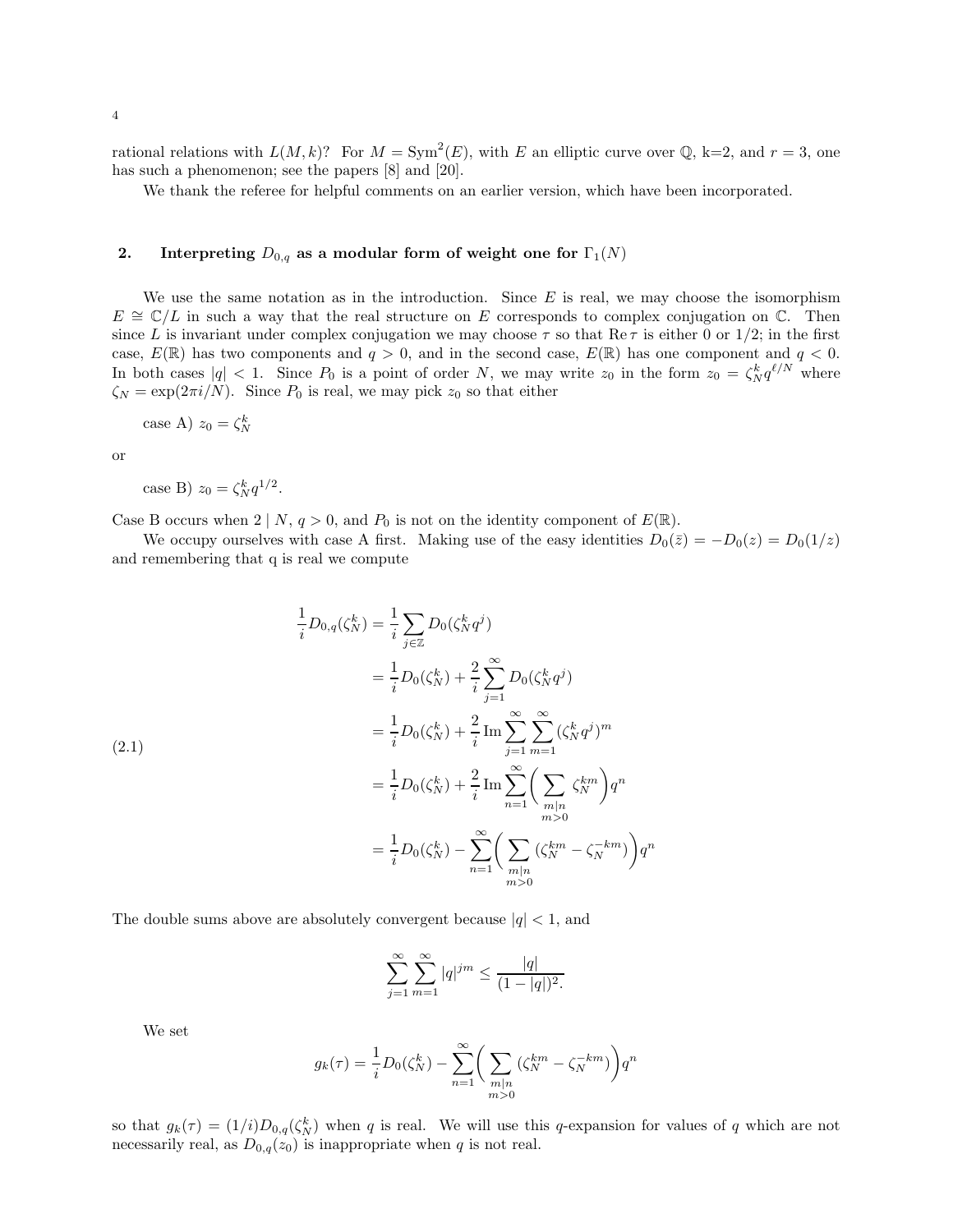Now we consider case B. We have

$$
\frac{1}{i}D_{0,q}(\zeta_N^k q^{1/2}) = \frac{1}{i}D_{0,q}\left(\zeta_N^k q^{\frac{1}{2}}\right) = \frac{1}{i}\sum_{j\in\mathbb{Z}}D_0\left(\zeta_N^k q^{\frac{1}{2}+j}\right)
$$
\n
$$
= \frac{2}{i}\sum_{j=1}^{\infty}D_0\left(\zeta_N^k q^{j-\frac{1}{2}}\right) = \frac{2}{i}\sum_{j=1}^{\infty}\operatorname{Im}\sum_{m=1}^{\infty}\zeta_N^{km}q^{(j-\frac{1}{2})m}
$$
\n
$$
= \frac{2}{i}\sum_{n=1}^{\infty}\left(\sum_{\substack{m|n \text{ odd} \\ m>0}}\operatorname{Im}\zeta_N^{km}\right)q^{n/2}
$$
\n
$$
= \sum_{n=1}^{\infty}\left(\frac{2}{i}\sum_{\substack{m|n \text{ odd} \\ m>0}}\left(\operatorname{Im}\zeta_N^{kn/m}\right)\right)q^{n/2}
$$
\n
$$
= \sum_{n=1}^{\infty}\left(-\sum_{\substack{m|n \text{ odd} \\ m>0}}\left(\zeta_N^{kn/m} - \zeta_N^{-kn/m}\right)\right)q^{n/2}.
$$

We set

(2.2)

$$
h_k(\tau) = \sum_{n=1}^{\infty} \left( -\sum_{\substack{m|n \ m \text{ odd} \\ m \text{ odd}}} \left( \zeta_N^{kn/m} - \zeta_N^{-kn/m} \right) \right) q^{n/2}
$$

so that  $h_k(\tau) = (1/i)D_{0,q}(\zeta_N^k q^{1/2})$  when q is real.

Let  $\mathcal L$  denote the set of all lattices L in  $\mathbb C$ . Let  $\mathcal L_N$  denote the set of all pairs  $(L, u)$  where L is a lattice in C and u is an element of  $N^{-1}L$  of order N in  $N^{-1}L/L$  (see [18, p. 101]). Consider a function  $F: \mathcal{L}_N \to \mathbb{C}$ satisfying the identity  $F(\alpha L, \alpha u) = \alpha^{-\ell} F(L, u)$  for all  $\alpha \in \mathbb{C}$ . Call such a function homogeneous of degree −ℓ. Since k is relatively prime to N, we have a map  $\phi_k : H \to \mathcal{L}_N$  from the upper half plane H, defined by

$$
\phi_k(\tau) = (\mathbb{Z} \cdot 2\pi i + \mathbb{Z} \cdot 2\pi i \tau, 2\pi i k/N).
$$

Notice the factor of  $2\pi i$  used here. The composite  $f_k = F \circ \phi_k$  is a modular form of weight  $\ell$  for the group  $\Gamma_1(N)$  if it is meromorphic on the upper half plane and at the cusps; the main import of being a modular form is the identity

$$
f_k(\frac{a\tau+b}{c\tau+d}) = (c\tau+d)^{\ell} f_k(\tau)
$$

for all  $\begin{pmatrix} a & b \\ c & d \end{pmatrix} \in \Gamma_1(N)$ , which follows from the homogeneity of F.

For  $f_k$  to be meromorphic at the cusps means that

$$
(c\tau + d)^{-\ell} f_k \left( \frac{a\tau + b}{c\tau + d} \right)
$$

is a meromorphic function of  $e^{2\pi i\tau/N}$ , for each  $\begin{pmatrix} a & b \\ c & d \end{pmatrix} \in Sl_2(\mathbb{Z})$  (this condition is formulated incorrectly in  $[18, p. 103]$ . This condition is independent of k, and in terms of F it means that

$$
F\left(\mathbb{Z}\cdot 2\pi i+\mathbb{Z}\cdot 2\pi i\tau,2\pi i\left(\frac{c\tau+d}{N}\right)\right)
$$

is a meromorphic function of  $e^{2\pi i\tau/N}$  for each pair of relatively prime intergers c, d.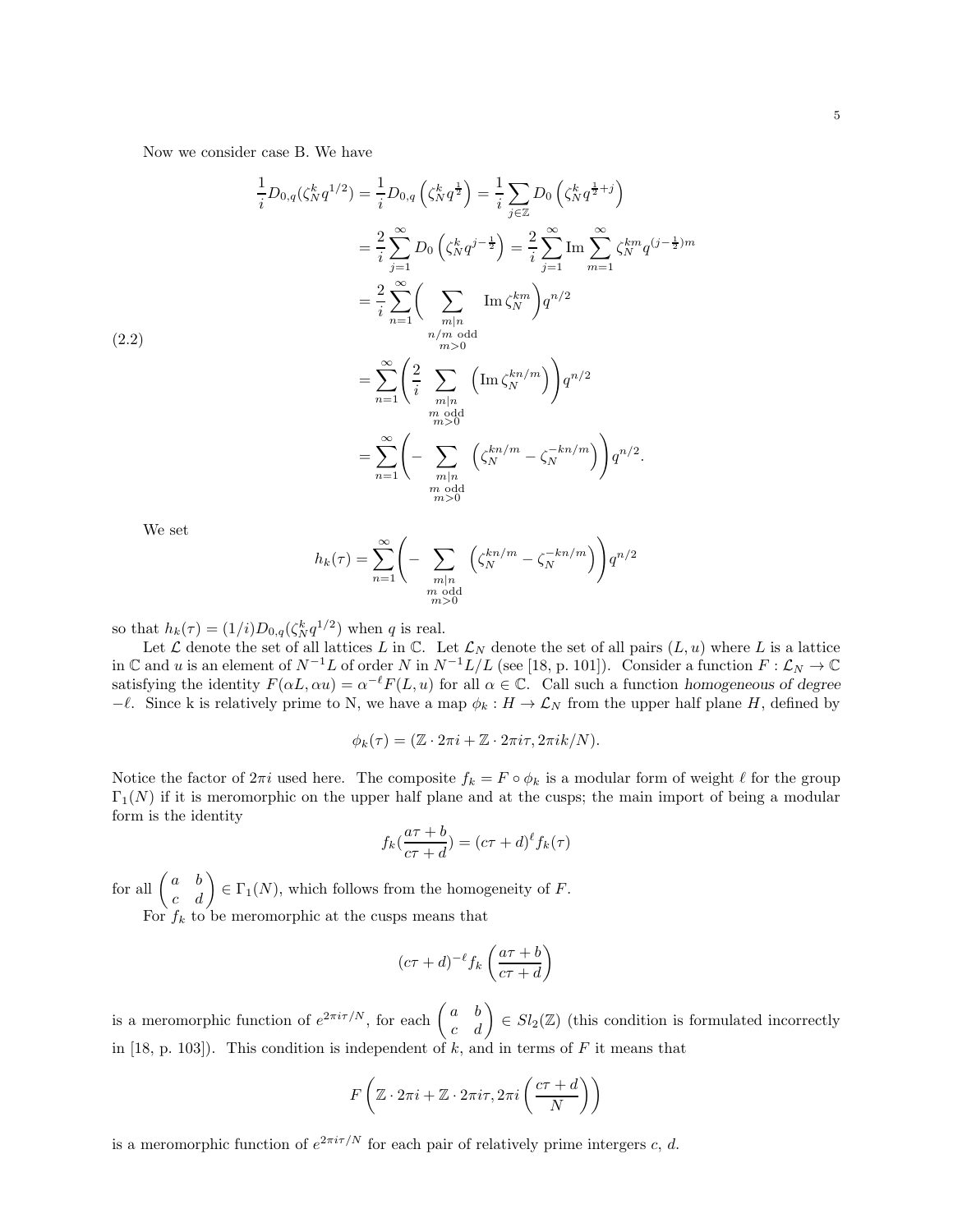The field of definition of a modular form is properly understood as described in [14]. Given a scheme  $S$ on which the integer N is invertible, we let  $\mathcal{E}_N(S)$  denote the set of triples  $(E, \omega, P)$ , where E is a family of elliptic curves over  $S$ ,  $\omega$  is a holomorphic differential form on E relative to S which is nonzero on each fiber, and P is a section of E over S which has order N. There is a bijection  $\mathcal{L}_N \to \mathcal{E}_N(\mathbb{C})$  which sends  $(L, u)$  to  $(\mathbb{C}/L, dz, u+L)$ , where z is the coordinate function on  $\mathbb{C}$ .

If R is a ring, then a holomorphic modular form for  $\Gamma_1(N)$  of weight  $\ell$  over R is a collection of maps  $F: \mathcal{E}_N(S) \to H^0(S, \mathcal{O}_S)$  defined for any R-scheme S, which is natural in S, and which is homogeneous of weight  $\ell$  in the sense that  $F(E, \alpha\omega, P) = \alpha^{-\ell} F(E, \omega, P)$  for each  $\alpha \in H^0(S, \mathcal{O}_s)$ . When R is a field, then we say that  $R$  is a field of definition of  $F$ .

When  $\mathbb C$  is an R-algebra, we will make use of the bijection mentioned previously implicitly, regarding such an F also as a function  $F : \mathcal{E}_N(\mathbb{C}) \to \mathbb{C}$ , and writing  $F(\mathbb{C}/L, dz, u + L) = F(L, u)$ .

The q-expansions at the cusps are obtained by choosing k and  $\ell$  so  $gcd(k, \ell, N) = 1$  and expanding

$$
F\left(\mathbb{Z}\cdot 2\pi i+\mathbb{Z}\cdot 2\pi i\tau,2\pi i\left(\frac{k+\ell\tau}{N}\right)\right)
$$

as a Laurent series in  $q^{d/N}$ , where  $d = \gcd(\ell, N)$ .

In [14, p. 260] is described a modular form,  $A_1$ , of weight 1. Some of its q-expansions are given in [14,  $(2.7.10)$ ] as follows.

(2.3) 
$$
A_1(\mathbb{Z} \cdot 2\pi i + \mathbb{Z} \cdot 2\pi i \tau, 2\pi i k/N) = \frac{1}{2i} \cot(\pi k/N) - \sum_{n=1}^{\infty} \left( \sum_{\substack{m|n \\ m>0}} (\zeta_N^{km} - \zeta_N^{-km}) \right) q^n
$$

One sees easily that

$$
\frac{1}{i}D_0(\zeta_N^k) = \frac{1}{i} \operatorname{Im} \left( \frac{\zeta_N^k}{1 - \zeta_N^k} \right) = \frac{1}{2} \left( \frac{\zeta_N^k + 1}{\zeta_N^k - 1} \right) = \frac{1}{2i} \cot(\pi k/N).
$$

Thus from the identity of the q-expansions  $(2.1)$  and  $(2.3)$ , we see that for case A

(2.4) 
$$
g_k(\tau) = A_1(\mathbb{Z} \cdot 2\pi i + \mathbb{Z} \cdot 2\pi i \tau, 2\pi i k/N).
$$

In case B, we expect the analogous identity

(2.5) 
$$
h_k(\tau) = A_1 \big( \mathbb{Z} \cdot 2\pi i + \mathbb{Z} \cdot 2\pi i \tau, 2\pi i \big( \frac{k}{N} + \frac{1}{2}\tau \big) \big).
$$

to hold (it doesn't seem to follow immediately from  $[14, 2.7.8]$ ); proving it amounts to computing the qexpansion for  $A_1$  at cusps other than the ones Katz considered, and we do this later in  $(3.6)$ .

In [14, Appendix C] is an amazing algebraic construction of  $A_1$  which shows that it is defined over  $\mathbb{Z}[\frac{1}{6N}]$ . We will use this result to get the rationality.

Let E be an elliptic curve, as in the introduction, defined over a subfield K of  $\mathbb C$ , with a point  $P_0$  of order N and a differential  $\omega = dx/(2y)$ . We can find a lattice L, a number  $u_0 \in \mathbb{C}$ , and an isomorphism  $(E,\omega,P_0) \cong (\mathbb{C}/L,dz,u_0+L)$ . Since  $A_1$  is defined over Q, we see that  $r := A_1(L,u_0) \in K$ . Now write  $L = \mathbb{Z} \cdot v_1 + \mathbb{Z} \cdot v_2$  with  $\text{Im}(v_2/v_1) > 0$ , and let  $\tau := v_2/v_1$ . Thus

$$
\frac{2\pi i}{v_1} A_1(\mathbb{Z} \cdot 2\pi i + \mathbb{Z} \cdot 2\pi i \tau, 2\pi i u_0/v_1) = \frac{1}{v_1} A_1(\mathbb{Z} + \mathbb{Z} \cdot \tau, u_0/v_1)
$$
  
=  $A_1(\mathbb{Z} \cdot v_1 + \mathbb{Z} \cdot v_2, u_0) = A_1(L, u_0) = r \in K.$ 

Now suppose we are in case A, so that  $K \subseteq \mathbb{R}$ , we take  $\Omega^+ = v_1$  to be real and positive, and we pick  $k \in \mathbb{Z}$  so  $k/N = u_0/v_1$ . Then from (2.4) we deduce:

$$
\frac{2\pi D_{0,q}(\zeta_N^k)}{\Omega^+} = \left(\frac{1}{i}D_{0,q}(\zeta_N^k)\right) / \left(\frac{1}{2\pi i}\Omega^+\right) = (g_k(\tau)) / \left(\frac{1}{2\pi i}\Omega^+\right)
$$

$$
= \frac{2\pi i}{v_1}A_1(\mathbb{Z}\cdot 2\pi i + \mathbb{Z}\cdot 2\pi i\tau, 2\pi i k/N) = r \in K
$$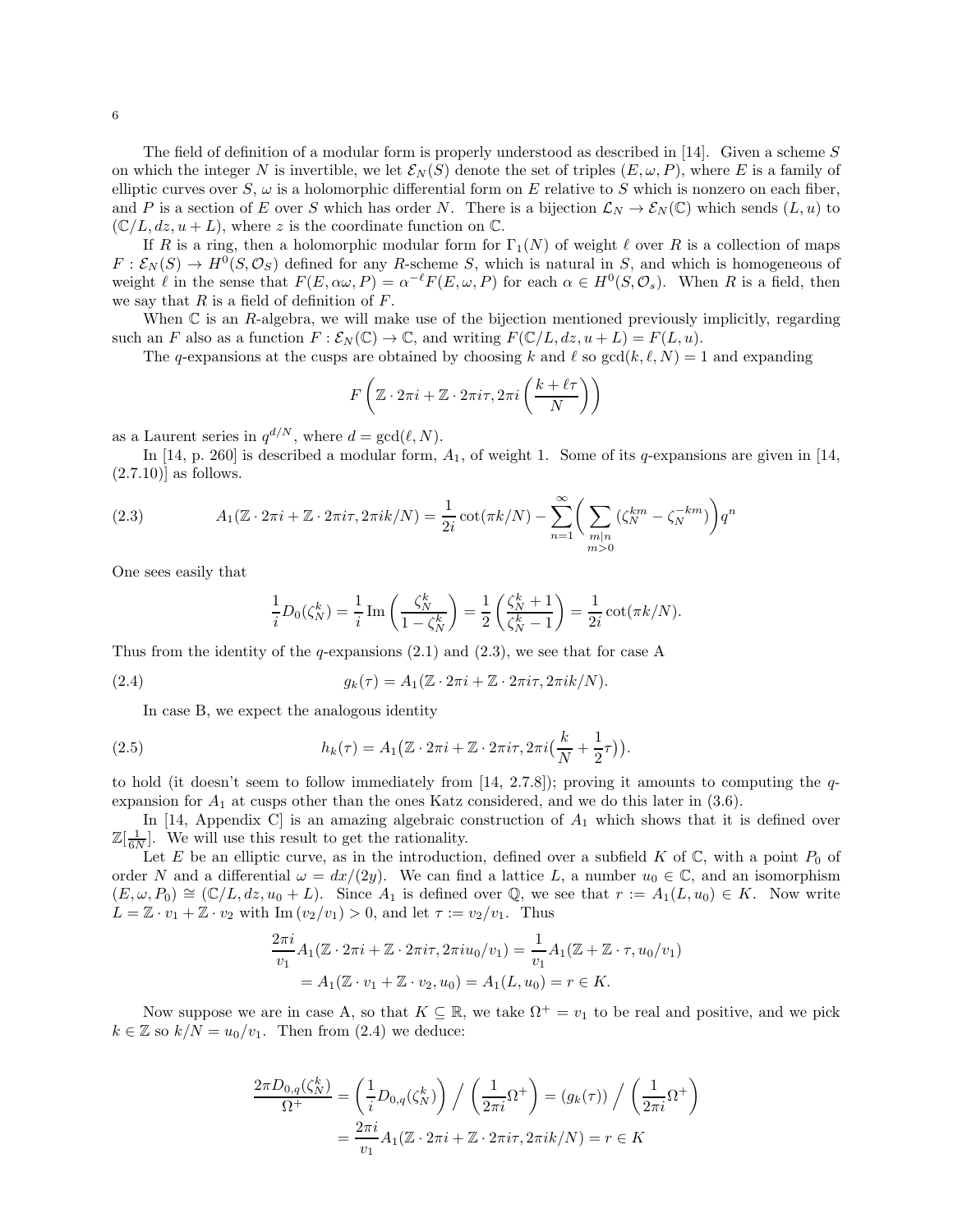This shows the desired rationality of the values of R presented in the introduction.

In case B, we have  $\frac{k}{N} + \frac{1}{2}\tau = u_0/v_1$ , so by (2.5) we have:

$$
\frac{2\pi D_{0,q}(\zeta_N^k q^{1/2})}{\Omega^+} = \left(\frac{1}{i} D_{0,q}(\zeta_N^k q^{1/2})\right) / \left(\frac{1}{2\pi i} \Omega^+\right)
$$

$$
= h_k(\tau) / \left(\frac{1}{2\pi i} \Omega^+\right)
$$

$$
= \frac{2\pi i}{v_1} A_1(\mathbb{Z} \cdot 2\pi i + \mathbb{Z} \cdot 2\pi i \tau, 2\pi i(k/N + \tau/2)) = r \in K,
$$

yielding the desired rationality in this case.

The sense in which  $R$  is a rational function of the parameter is this. Each of the families of elliptic curves in Table 1 can each be viewed as an element  $(E, \omega, P_0) \in \mathcal{E}_N(S)$ , where S is an open subset of  $\mathbb{P}^1_{\mathbb{Q}}$ . Thus  $R = A_1(E, \omega, P_0) \in \mathbb{Q}(\mathbb{P}^1)$  is a rational function. Alternatively, for  $N \geq 3$ , one may take  $S = X_1(N) - \{\text{cusps}\}\$ and  $(E, \omega, P)$  the universal family of elliptic curves, thereby proving theorem 1.2.

## 3. Hecke-Eisenstein modular forms

Now we recall work of Hecke ([10], [11]). (It also occurs in [12, Chapter 3].) We always use an unadorned  $\equiv$  to denote congruence modulo N.

For  $(L, u) \in \mathcal{L}_N$  and  $s \in \mathbb{C}$  with Re  $s > 1$  we define

$$
\Phi(L, u, s) = \sum_{\omega/N \equiv u \mod L} ' \omega^{-1} |\omega|^{-s},
$$

where the prime means that the term with  $\omega = 0$  is to be omitted if it occurs. We define

$$
G(L, u) = \Phi(L, u, 0)
$$

by analytic continuation as Hecke does. It is evident that G is a homogeneous function of degree  $-1$ . For  $a, b \in \mathbb{Z}$  we let  $G_{a,b}(\tau) = G(\mathbb{Z}\tau + \mathbb{Z}, (a\tau + b)/N)$ , in accordance with the notation in [22]. If it happens that  $a = 0$  then  $G_{a,b}(\tau)$  is a modular function for  $\Gamma_1(N)$ , but in any case, it is a modular function for  $\Gamma(N)$ . Providing a q-expansion at  $\tau = \infty$  for each function  $G_{a,b}(\tau)$  in terms of  $e^{2\pi i \tau/N}$  is the same as providing a q-expansion for G at each of the cusps of  $X(N)$ . Conversely, finding a q-expansion for  $G_{a,b}(\tau)$  at  $\tau = \infty$ for all a, b is the same as finding a q-expansion for one of the functions  $G_{a,b}(\tau)$  at all of the cusps. Now we present some notation needed to write down the q-expansion found by Hecke.

Introduce the Hurwitz zeta function

$$
\zeta(s,\alpha) = \sum_{n>-\alpha} (n+\alpha)^{-s}
$$

and the notation

$$
\delta(v) = \begin{cases} 1, & \text{if } v \in \mathbb{Z}; \\ 0, & \text{otherwise.} \end{cases}
$$

Define

$$
\alpha_n(a,b) = \begin{cases} \frac{1}{N} \delta\left(\frac{a}{N}\right) \lim_{s \to 1} \left[ \zeta(s, \frac{b}{N}) - \zeta(s, \frac{-b}{N}) \right] - \frac{\pi i}{N} \left[ \zeta(0, \frac{a}{N}) - \zeta(0, \frac{-a}{N}) \right] & \text{if } n = 0 \\ -\frac{2\pi i}{N} \sum_{\substack{m|n \\ m \equiv a}} (\text{sgn } m) \zeta_m^{bm} & \text{if } n > 0 \end{cases}
$$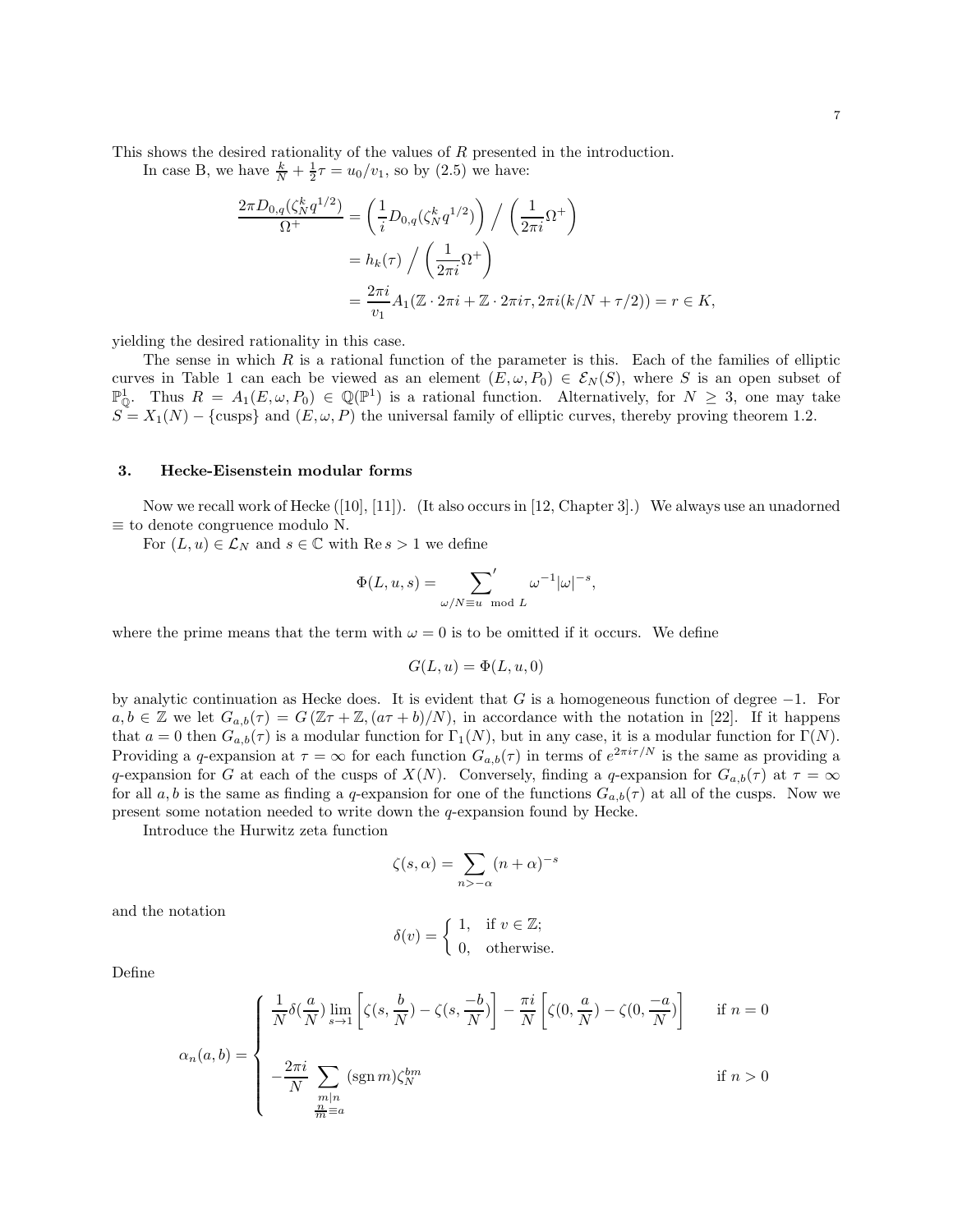Here is Hecke's result.

**Proposition 3.1.** [22, p. 168], or [11, p. 203].  $G_{a,b}(\tau) = \sum_{n=0}^{\infty} \alpha_n(a,b) q^{n/N}$ 

From this we can deduce the following.

**Proposition 3.2.** 
$$
\frac{1}{2\pi i} \sum_{\substack{a \bmod N \\ b \bmod N}} \zeta_N^{ka} G_{a,b}(\tau) = g_k(\tau)
$$

**Proof.** Part of this proof is just like the proof of  $[14, (2.7.12)].$ 

We expand the left-hand side using Proposition 3.1, obtaining

$$
\sum_{n=0}^{\infty} \beta_n q^{n/N},
$$

where

$$
\beta_n = \frac{1}{2\pi i} \sum_{\substack{a \bmod N \\ b \bmod N}} \zeta_N^{ka} \alpha_n(a, b).
$$

We take the case  $n = 0$  first. We have

$$
\beta_0 = \frac{1}{2\pi i} \sum_{\substack{a \bmod N \\ b \bmod N}} \zeta_N^{ka} \alpha_0(a, b)
$$
  
= 
$$
-\frac{1}{2} \sum_{a \bmod N} \zeta_N^{ka} \left[ \zeta(0, \frac{a}{N}) - \zeta(0, \frac{-a}{N}) \right]
$$
  
= 
$$
-\frac{1}{2} \sum_{a \bmod N} (\zeta_N^{ka} - \zeta_N^{-ka}) \zeta(0, \frac{a}{N})
$$

We see from [26, p.59], that  $\zeta(0, \alpha) = \frac{1}{2} - \alpha$  for  $0 < \alpha < 1$ , and it is known that  $\zeta(0, 1) = \zeta(0) = -\frac{1}{2} = \frac{1}{2} - 1$ . Thus (compare with [14, p. 263]) we have

$$
\beta_0 = -\frac{1}{2} \sum_{a=1}^N (\zeta_N^{ka} - \zeta_N^{-ka}) (\frac{1}{2} - \frac{a}{N}) = \frac{1}{2N} \sum_{a=1}^N (\zeta_N^{ka} - \zeta_N^{-ka}) a
$$

$$
= -\frac{1}{Ni} \operatorname{Im} \sum_{a=1}^N a \zeta_N^{ka} = \frac{1}{i} \operatorname{Im} \lim_{T \to \zeta_N^k} \frac{\sum_{a=1}^N T^a}{1 - T^N}
$$

$$
= \frac{1}{i} \operatorname{Im} \lim_{T \to \zeta_N^k} \frac{T}{1 - T} = \frac{1}{i} \operatorname{Im} \frac{\zeta_N^k}{1 - \zeta_N^k} = \frac{1}{i} D_0(\zeta_N^k).
$$

(The middle equality above is an application of l'Hôpital's rule.) This agrees with the coefficient of  $q<sup>0</sup>$  in  $g_k(\tau)$ .

Now we take up the case  $n > 0$ . We have

$$
\beta_n = -\frac{1}{N} \sum_{\substack{a \bmod N \\ b \bmod N}} \zeta_N^{ka} \sum_{\substack{m|n \\ m \equiv a \\ m \equiv a}} (\operatorname{sgn} m) \zeta_N^{bm} \n= -\frac{1}{N} \sum_{m|n} \zeta_N^{kn/m} (\operatorname{sgn} m) \sum_{b \bmod N} \zeta_N^{bm} \n= -\sum_{\substack{m|n \\ m \equiv 0}} (\operatorname{sgn} m) \zeta_N^{kn/m}
$$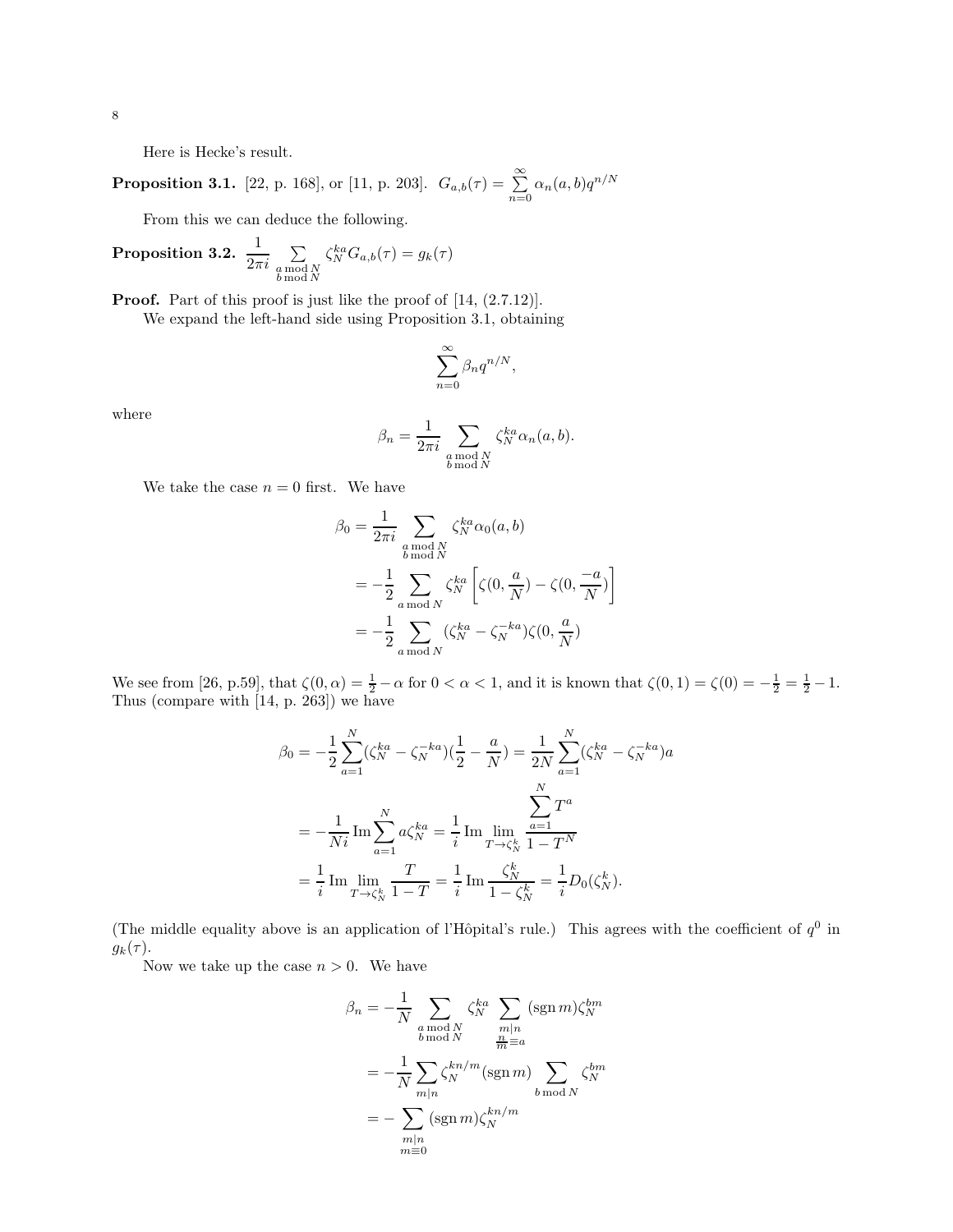and so  $\beta_n = 0$  unless  $n \equiv 0$ , for else the summation has no terms. We compute, for  $n > 0$ ,

$$
\beta_{Nn} = -\sum_{m|n} (\operatorname{sgn} n)\zeta_N^{kn/m} = -\sum_{m|n} (\operatorname{sgn} m)\zeta_N^{km}
$$

$$
= -\sum_{\substack{m|n\\m>0}} (\zeta_N^{km} - \zeta_N^{-km})
$$

This is the coefficient of  $q^n$  in the expansion for  $g_k(\tau)$ . Q.E.D.

Now we show how to use Proposition 3.2 to interpret  $g_k(\tau)$  as a holomorphic modular form of weight one for the group  $\Gamma_1(N)$ .

As standard basis for the exterior power  $\bigwedge_{\mathbb{R}}^2 \mathbb{C}$  we will use  $1 \wedge i$ . We let  $\alpha_L$  denote the generator of the group  $\bigwedge_{\mathbb{Z}}^2 L$  which is a positive multiple of  $1 \wedge i$ . For any  $u, v \in N^{-1}L$  we have

$$
N\frac{u \wedge v}{\alpha_L} = N^{-1}\frac{Nu \wedge Nv}{\alpha_L} \in N^{-1}\mathbb{Z}
$$

and thus

$$
\chi_u^L(v) = \exp\left(2\pi i N \frac{u \wedge v}{\alpha_L}\right)
$$

is an  $N^{th}$  root of 1. We remark that  $\chi_u^L(v) = e_N(u, v)$  in terms of the  $e_N$ -pairing (see [12, p. 477]). One checks the following formulas.

$$
\chi_{u+u'}^L(v) = \chi_u^L(v)\chi_{u'}^L(v)
$$
  
\n
$$
\chi_{\alpha u}^{\alpha L}(\alpha v) = \chi_u^L(v)
$$
 for  $\alpha \in \mathbb{C}$   
\n
$$
\chi_u^L(v + v') = \chi_u^L(v)\chi_u^L(v')
$$
  
\n
$$
\chi_u^L(v) = 1
$$
 if  $u \in L$   
\n
$$
\chi_{(k+\ell\tau)/N}^{\mathbb{Z}+\mathbb{Z}\cdot\tau}(\frac{a\tau+b}{N}) = \zeta_N^{ka-\ell b}
$$
 for  $a, b, k \in \mathbb{Z}$ 

It follows that  $\chi_u^L$  depends only on the class of u in  $N^{-1}L/L$ , and is a homomorphism  $N^{-1}L \to \mathbb{C}^{\times}$ . For  $(L, u) \in \mathcal{L}_N$  we define

$$
G'(L, u) = \sum_{w \in N^{-1}L/L} \chi_u^L(w) G(L, w);
$$

the function G' is a meromorphic modular form for  $\Gamma_1(N)$ . From (3.2) we see that

(3.3) 
$$
g_k(\tau) = G'(\mathbb{Z} \cdot 2\pi i + \mathbb{Z} \cdot 2\pi i \tau, 2\pi i k/N),
$$

which shows that  $g_k(\tau)$  is a holomorphic modular form for  $\Gamma_1(N)$ . Combining this with (2.4) we see that

$$
(3.4) \t\t A1 = G'
$$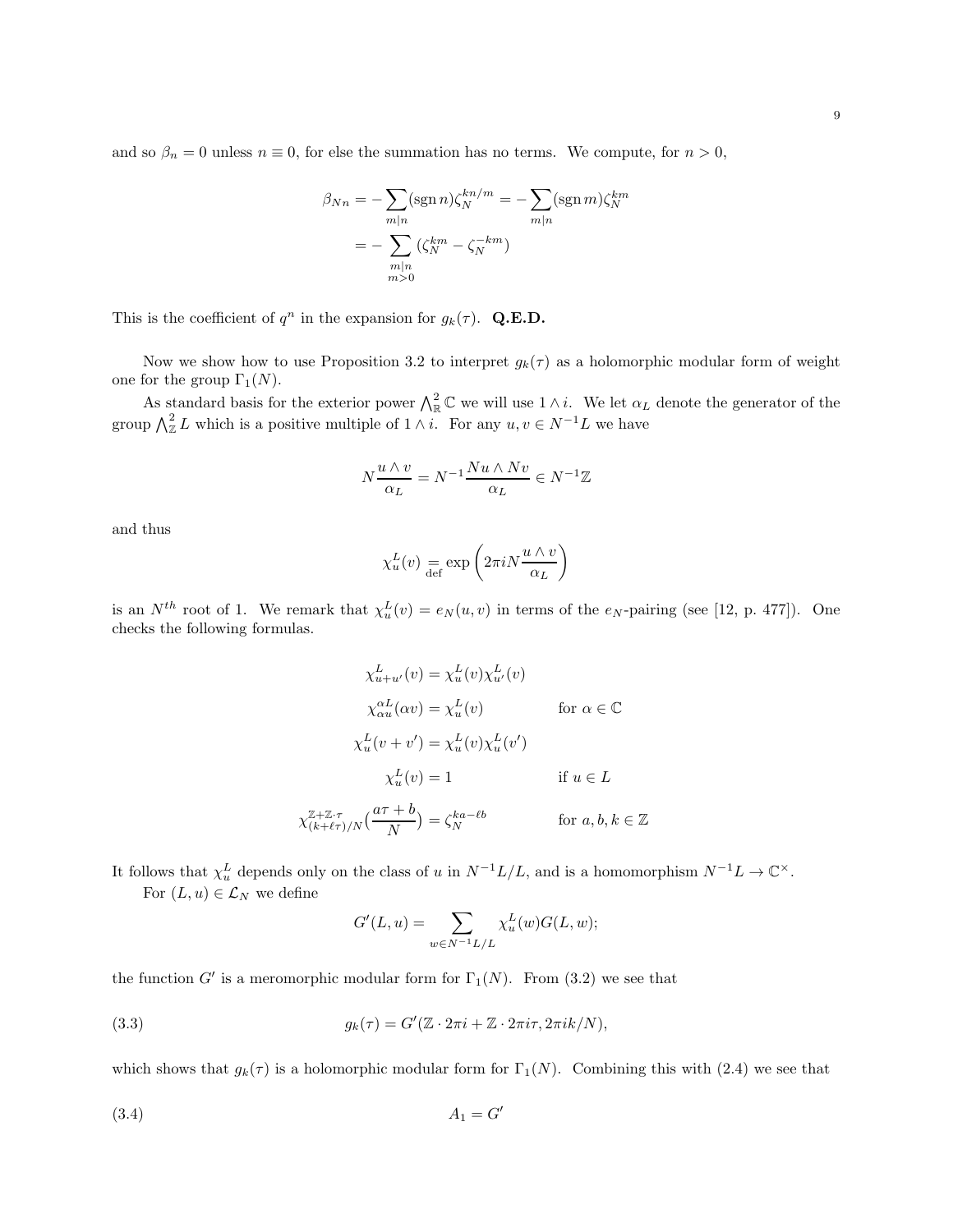We can also deduce the following proposition.

**Proposition 3.5.** If 
$$
2 \mid N
$$
, then  $\frac{1}{2\pi i} \sum_{\substack{a \bmod N \\ b \bmod N}} \zeta_N^{ka}(-1)^b G_{a,b}(\tau) = h_k(\tau)$ 

Proof. We expand the left hand side, using Proposition 3.1, obtaining

$$
\sum_{n=0}^{\infty} \gamma_n q^{n/N},
$$

where

$$
\gamma_n = \frac{1}{2\pi i} \sum_{\substack{a \bmod N \\ b \bmod N}} \zeta_N^{ka} (-1)^b \alpha_n(a, b).
$$

We compute (keeping in mind that N is even)

$$
\gamma_0 = \frac{1}{2\pi i} \sum_{\substack{a \bmod N \\ b \bmod N}} \zeta_N^{ka} (-1)^b \alpha_0(a, b)
$$
  
= 
$$
\frac{1}{2\pi i} \Biggl[ \sum_{\substack{b \bmod N \\ b \bmod N}} (-1)^b \frac{1}{N} \lim_{s \to 1} \left\{ \zeta(s, \frac{b}{N}) - \zeta(s, \frac{-b}{N}) \right\}
$$
  

$$
- \frac{\pi i}{N} \sum_{\substack{a \bmod N \\ b \bmod N}} \zeta_N^{ka} (-1)^b \left\{ \zeta(0, \frac{a}{N}) - \zeta(0, \frac{-a}{N}) \right\} \Biggr]
$$
  
= 0

Now for  $n>0$  we find

$$
\gamma_n = \frac{-1}{N} \sum_{\substack{a \bmod N \\ b \bmod N}} \zeta_N^{ka} (-1)^b \sum_{\substack{m|n \\ \frac{m}{m} \equiv a}} (\text{sgn } m) \zeta_N^{bm}
$$

$$
= \frac{-1}{N} \sum_{m|n} (\text{sgn } m) \zeta_N^{kn/m} \sum_{\substack{b \bmod N \\ b \bmod N}} (-\zeta_N^m)^b
$$

$$
= - \sum_{\substack{m|n \\ m \equiv N/2}} (\text{sgn } m) \zeta_N^{kn/m}
$$

We see that  $\gamma_n = 0$  unless  $\frac{N}{2} \mid n$ , and we find that

$$
\gamma_{nN/2} = -\sum_{\substack{m|n \text{odd} \\ m \text{ odd}}} (\text{sgn } m) \zeta_N^{kn/m}
$$

$$
= -\sum_{\substack{m|n \text{odd} \\ m \text{ odd}}} \zeta_N^{kn/m} - \zeta_N^{-kn/m},
$$

which is, indeed, the coefficient of  $q^{n/2}$  in  $h_k(\tau)$ . Q.E.D.

We make the connection with modular forms by observing that

(3.6) 
$$
h_k(\tau) = G'(\mathbb{Z} \cdot 2\pi i + \mathbb{Z} \cdot 2\pi i \tau, 2\pi i (\frac{k}{N} + \frac{1}{2}\tau)).
$$

which together with  $(3.4)$  justifies  $(2.5)$ .

10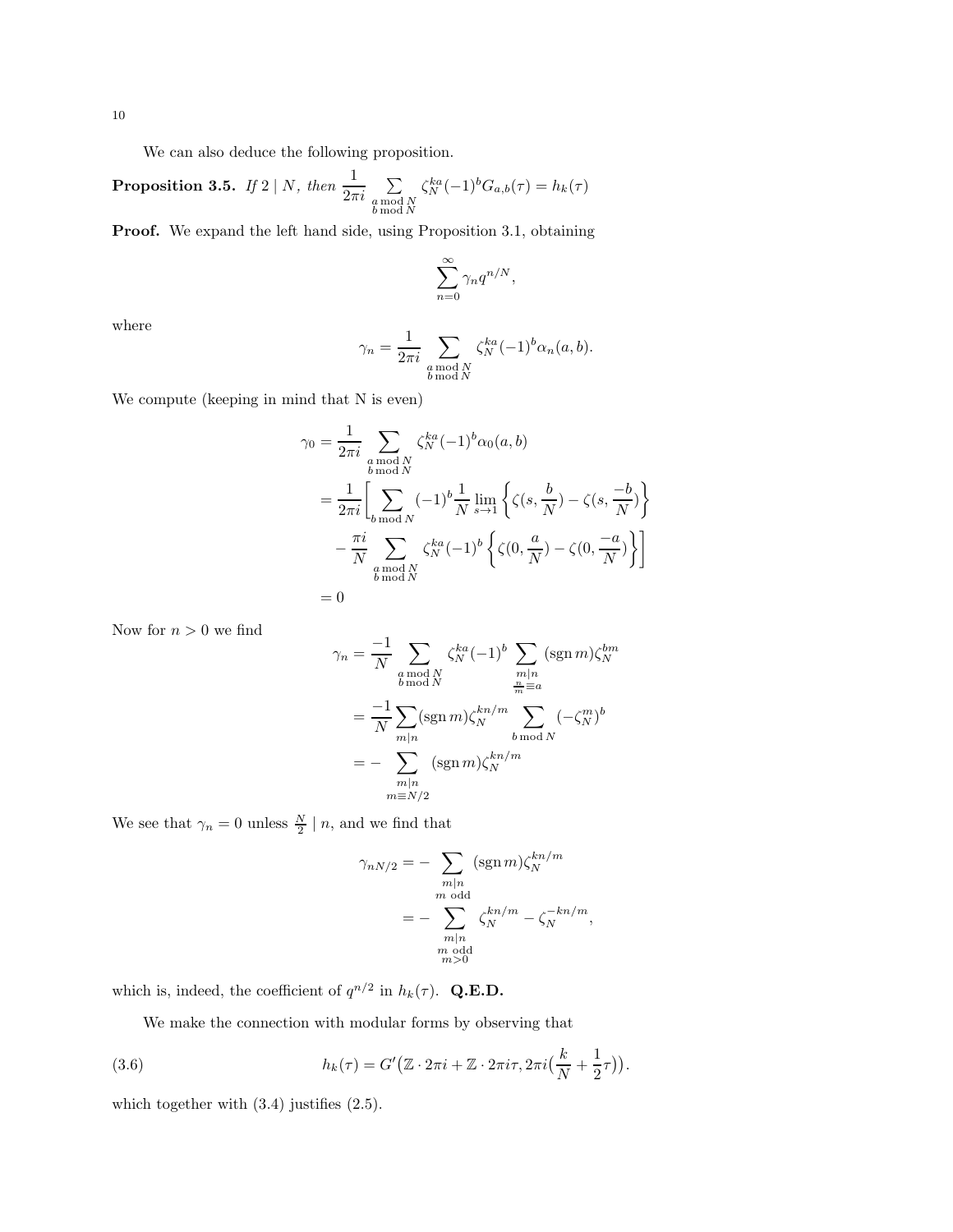# 4. Expansion at the cusp  $\tau = 0$ .

In order to test the rationality of  $G'$  we will examine the q-expansion at a cusp which happens to be a rational point on the curve  $X_1(N)$ . We may, for example, expand

$$
G'(\mathbb{Z}\cdot 2\pi i+\mathbb{Z}\cdot 2\pi i\tau,2\pi i\frac{\ell\tau}{N})
$$

in terms of  $q^{1/N} = e^{2\pi i \tau/N}$ , where  $\ell$  is any integer relatively prime to N. Only one such cusp is needed to apply the q-expansion principle, so we could set  $\ell = 1$ , but the computation is no harder if we refrain from doing that.

Proceeding as in Proposition 3.2, we may write down the expansions we desire in the following proposition; they don't seem to follow easily from [14, 2.7.8].

# Proposition 4.1.

(a) 
$$
G'(\mathbb{Z} \cdot 2\pi i + \mathbb{Z} \cdot 2\pi i \tau, 2\pi i \frac{\ell \tau}{N}) = \left(\frac{\ell}{N} - \frac{1}{2}\right) - \sum_{n=1}^{\infty} \left(\sum_{\substack{m|n \\ m \equiv \ell}} \text{sgn } m\right) q^{n/N}
$$
  
\n(b)  $G'(\mathbb{Z} \cdot 2\pi i + \mathbb{Z} \cdot 2\pi i \tau, 2\pi i (\frac{1}{2} + \frac{\ell \tau}{N})) = \left(\frac{\ell}{N} - \frac{1}{2}\right) - \sum_{n=1}^{\infty} \left(\sum_{\substack{m|n \\ m \equiv \ell}} (-1)^{n/m} \text{sgn } m\right) q^{n/N}$ 

Proof. We have

$$
G'(\mathbb{Z} \cdot 2\pi i + \mathbb{Z} \cdot 2\pi i \tau, 2\pi i \frac{\ell \tau}{N}) = \frac{1}{2\pi i} G'(\mathbb{Z} + \mathbb{Z}\tau, \ell \tau/N)
$$
  
= 
$$
\frac{1}{2\pi i} \sum_{\substack{a \bmod N \\ b \bmod N}} \chi_{\ell \tau/N}^{\mathbb{Z} + \mathbb{Z}\tau} \left( \frac{a\tau + b}{N} \right) G(\mathbb{Z} + \mathbb{Z}\tau, \frac{a\tau + b}{N})
$$
  
= 
$$
\frac{1}{2\pi i} \sum_{\substack{a \bmod N \\ b \bmod N}} \zeta_N^{-\ell b} G_{a,b}(\tau),
$$

so applying (3.1) we can write

$$
G'(\mathbb{Z} \cdot 2\pi i + \mathbb{Z} \cdot 2\pi i \tau, 2\pi i \ell \tau/N) = \sum_{n=0}^{\infty} \beta'_n q^{n/N}
$$

where

$$
\beta'_{\nu} = \frac{1}{2\pi i} \sum_{\substack{a \bmod N \\ b \bmod N}} \zeta_N^{-\ell b} \alpha_n(a, b)
$$

and

$$
G'(\mathbb{Z} \cdot 2\pi i + \mathbb{Z} \cdot 2\pi i \tau, 2\pi i (\frac{1}{2} + \frac{\ell \tau}{N})) = \sum_{n=0}^{\infty} \gamma'_n q^{n/N},
$$

where

$$
\gamma_n' = \frac{1}{2\pi i} \sum_{\substack{a \bmod N \\ b \bmod N}} (-1)^a \zeta_N^{-\ell b} \alpha_n(a, b).
$$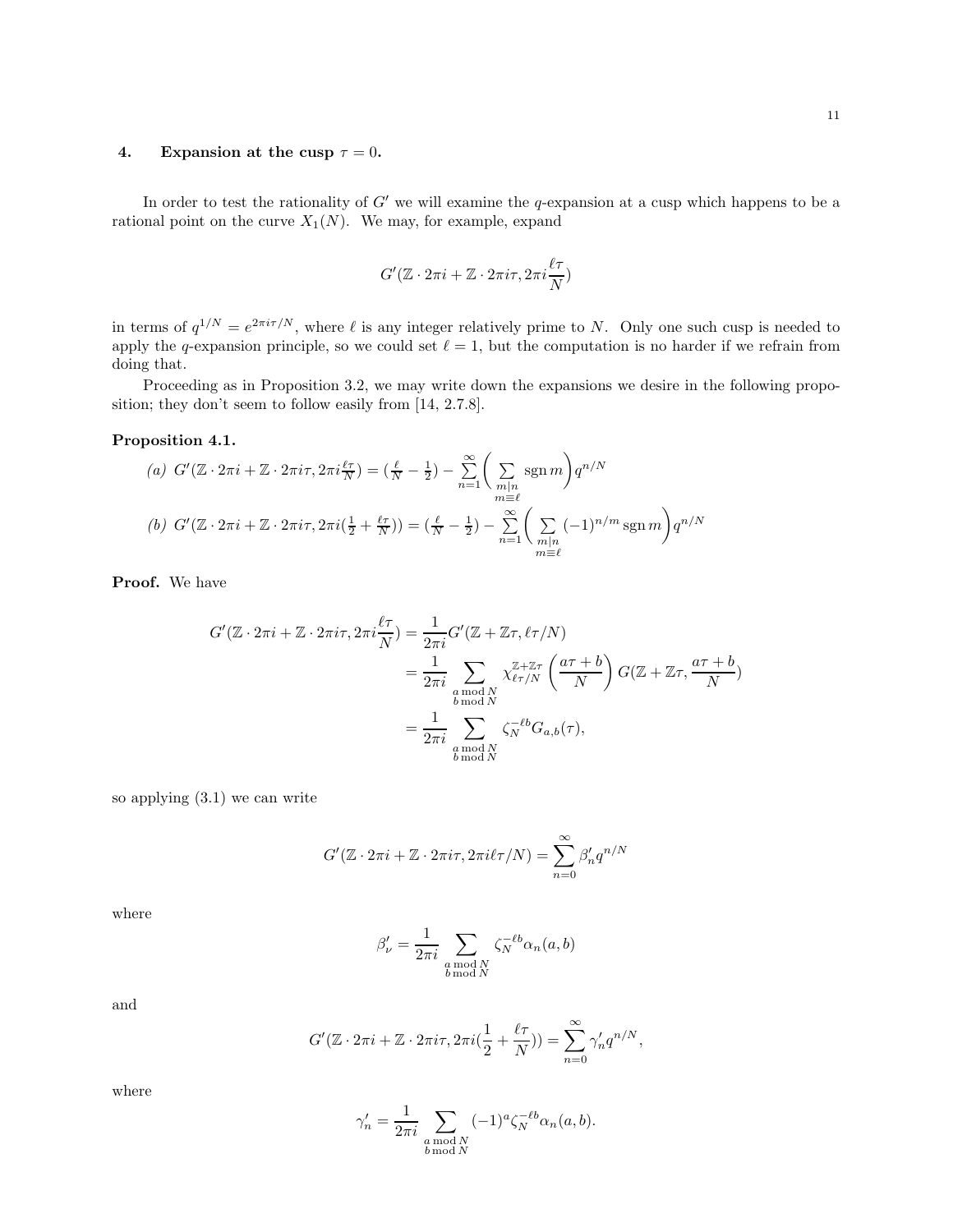We compute

$$
\beta'_{0} = \frac{1}{2\pi i} \sum_{\substack{a \bmod N \\ b \bmod N}} \zeta_{N}^{-\ell b} \frac{1}{N} \delta\left(\frac{a}{N}\right) \lim_{s \to 1} [\zeta(s, b/N) - \zeta(s, -b/N)]
$$
  
\n
$$
= \frac{1}{2\pi i N} \lim_{s \to 1} \sum_{b \bmod N} \zeta_{N}^{-\ell b} [\zeta(s, b/N) - \zeta(s, -b/N)]
$$
  
\n
$$
= \frac{-1}{2\pi i N} \lim_{s \to 1} \sum_{b \bmod N} (\zeta_{N}^{\ell b} - \zeta_{N}^{-\ell b}) \zeta(s, b/N)
$$
  
\n
$$
= \frac{-1}{2\pi i N} \lim_{s \to 1} \sum_{b=1}^{N} (\zeta_{N}^{\ell b} - \zeta_{N}^{-\ell b}) \sum_{n=0}^{\infty} \left(n + \frac{b}{N}\right)^{-s}
$$
  
\n
$$
= \frac{-1}{\pi N} \lim_{s \to 1} N^{s} \operatorname{Im} \sum_{n=0}^{\infty} \sum_{b=1}^{N} \zeta_{N}^{\ell b} (Nn + b)^{-s}
$$
  
\n
$$
= \frac{-1}{\pi} \lim_{s \to 1} \operatorname{Im} \sum_{m=1}^{\infty} \zeta_{N}^{\ell m} m^{-s}
$$
  
\n
$$
= \frac{-1}{\pi} \operatorname{Im} \sum_{m=1}^{\infty} \zeta_{N}^{\ell m} m^{-1}
$$

The latter series converges because  $\sum$  $b \mod N$  $\zeta_N^{\ell b} = 0$ , which tells us that its terms, when taken N at a time, are of the order of  $m^{-2}$ . The last equality used above is justified by the continuity of Dirichlet series up to the line of convergence, [6, p. 87], provided we let s approach 1 from the right through real values. The last series above is summed in formula (7) of [26, p. 54]; alternatively, we may apply the continuity of power series up to the circle of convergence (analogous to the continuity of Dirichlet series up to the line of convergence), [1, Lehrsatz IV], letting z approach  $\zeta_N^{\ell}$  radially from the origin, we obtain

$$
\beta'_0 = \frac{-1}{\pi} \lim_{z \to \zeta_N^{\ell}} \operatorname{Im} \sum_{m=1}^{\infty} z^m m^{-1}
$$

$$
= \frac{1}{\pi} \lim_{z \to \zeta_N^{\ell}} \operatorname{Im} \log(1 - z)
$$

$$
= \frac{1}{\pi} \operatorname{arg} (1 - \zeta_N^{\ell})
$$

$$
= \frac{\ell}{N} - \frac{1}{2}
$$

Now for  $n \geq 1$  we compute

$$
\beta'_{n} = \frac{1}{2\pi i} \sum_{\substack{a \bmod N \\ b \bmod N}} \zeta_{N}^{-\ell b} \left[ -\frac{2\pi i}{N} \sum_{\substack{m|n \\ \frac{n}{m} \equiv a}} (\text{sgn } m) \zeta_{N}^{bm} \right]
$$

$$
= \frac{-1}{N} \sum_{m|n} (\text{sgn } m) \sum_{b \bmod N} \zeta_{N}^{b(m-\ell)}
$$

$$
= -\sum_{\substack{m|n \\ m \equiv \ell}} \text{sgn } m
$$

This proves (b). The proof for  $(c)$  is similar.  $Q.E.D.$ 

Alternate proof of 4.1. We offer another proof based on formula  $H6$  of [18, p. 250]; it uses the Weierstrass  $\zeta$ -function. For the purpose of reconciling the notation in [18, pp. 247–250] with that in [14, Appendix C],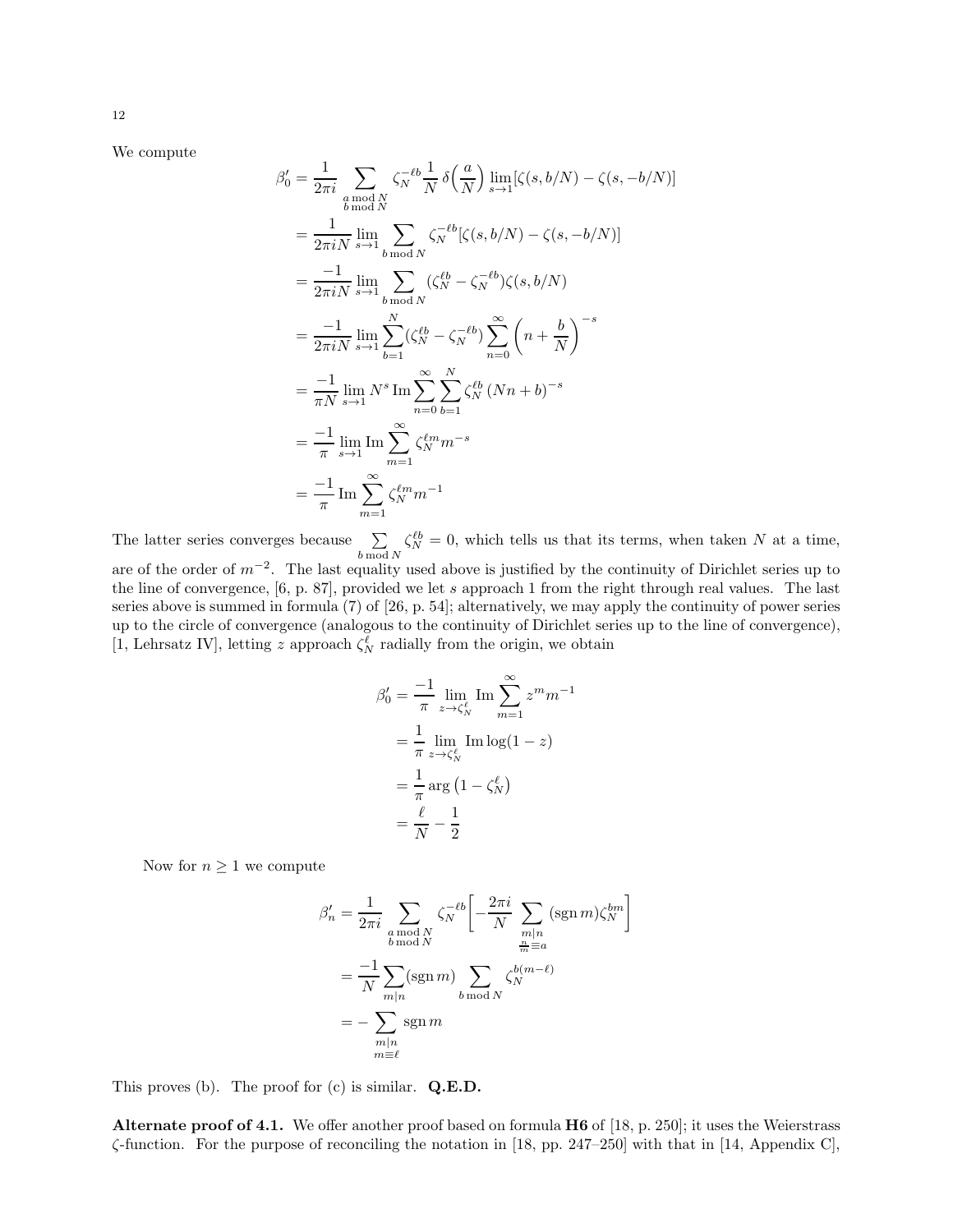we imagine that each  $\eta$  in [18] has been replaced by  $-\eta$ . We use the notations  $G_{1,\ell}, G^{1,\ell}, V_N, F, h_{a_1,a_2}$ , and  $H_{a_1,a_2}$  from [18] without repeating the definitions, and we assume  $0 < \ell < N$ .

From [18, **H6**, p. 250] and the definition of  $G_{1,\ell}$  we have

$$
G^{1,\ell}(\tau) = \frac{\ell}{N} - \frac{1}{2} - \sum_{j=0}^{\infty} \frac{q^{(jN+\ell)/N}}{1 - q^{(jN+\ell)/N}} + \sum_{j=1}^{\infty} \frac{q^{(jN-\ell)/N}}{1 - q^{(jN-\ell)/N}}.
$$

By collecting similar powers of  $q$  we obtain

$$
G^{1,\ell}(\tau) = \frac{\ell}{N} - \frac{1}{2} - \sum_{n=1}^{\infty} \bigg( \sum_{\substack{m|n \\ m \equiv \ell}} \operatorname{sgn} m \bigg) q^{n/N}.
$$

On the other hand, we may simply trace the definitions in [18] and [14].

$$
G^{1,\ell}(\tau) = \frac{1}{2\pi i} h_{\ell/N,0}(\tau)
$$
  
= 
$$
\frac{1}{2\pi i} H_{\ell/N,0}(\tau,1)
$$
  
= 
$$
\frac{1}{2\pi i} (\zeta(\ell\tau/N, \mathbb{Z} + \mathbb{Z} \cdot \tau) + \eta(\ell\tau/N, \mathbb{Z} + \mathbb{Z} \cdot \tau))
$$
  
= 
$$
\frac{1}{2\pi i} \left( \zeta(\ell\tau/N, \mathbb{Z} + \mathbb{Z} \cdot \tau) + \frac{1}{N} \eta(\ell\tau, \mathbb{Z} + \mathbb{Z} \cdot \tau) \right)
$$
  
= 
$$
\frac{1}{2\pi i} A_1(\mathbb{Z} + \mathbb{Z} \cdot \tau, \ell\tau/N)
$$
  
= 
$$
A_1(\mathbb{Z} \cdot 2\pi i + \mathbb{Z} \cdot 2\pi i\tau, 2\pi i\ell\tau/N)
$$
  
= 
$$
G'(\mathbb{Z} \cdot 2\pi i + \mathbb{Z} \cdot 2\pi i\tau, 2\pi i\ell\tau/N).
$$

Combining the previous two formulas gives (a).

As for (b), we see as above that

$$
G'(\mathbb{Z}\cdot 2\pi i+\mathbb{Z}\cdot 2\pi i\tau,2\pi i(\frac{1}{2}+\frac{\ell\tau}{N}))=\frac{1}{2\pi i}h_{\ell/N,1/2}(\tau).
$$

Then we apply  $H4$  of [18]:

$$
\frac{1}{2\pi i} h_{\ell/N, 1/2}(\tau) = \frac{\ell}{N} + F(q, -q^{\ell/N})
$$
\n
$$
= \frac{\ell}{N} - \frac{1}{2} - \sum_{j=0}^{\infty} \frac{-q^{(jN+\ell)/N}}{1 + q^{(jN+\ell)/N}} + \sum_{j=1}^{\infty} \frac{-q^{(jN-\ell)/N}}{1 + q^{(jN-\ell)/N}}
$$
\n
$$
= \frac{\ell}{N} - \frac{1}{2} - \sum_{n=1}^{\infty} \left( \sum_{\substack{m|n \ m \equiv \ell}} (-1)^{n/m} \operatorname{sgn} m \right) q^{n/N}
$$

Q.E.D.

**Remark 4.2.** One may also follow Lang [18,  $\mathbf{H4}$ ] as in the alternate proof above to get the q-expansions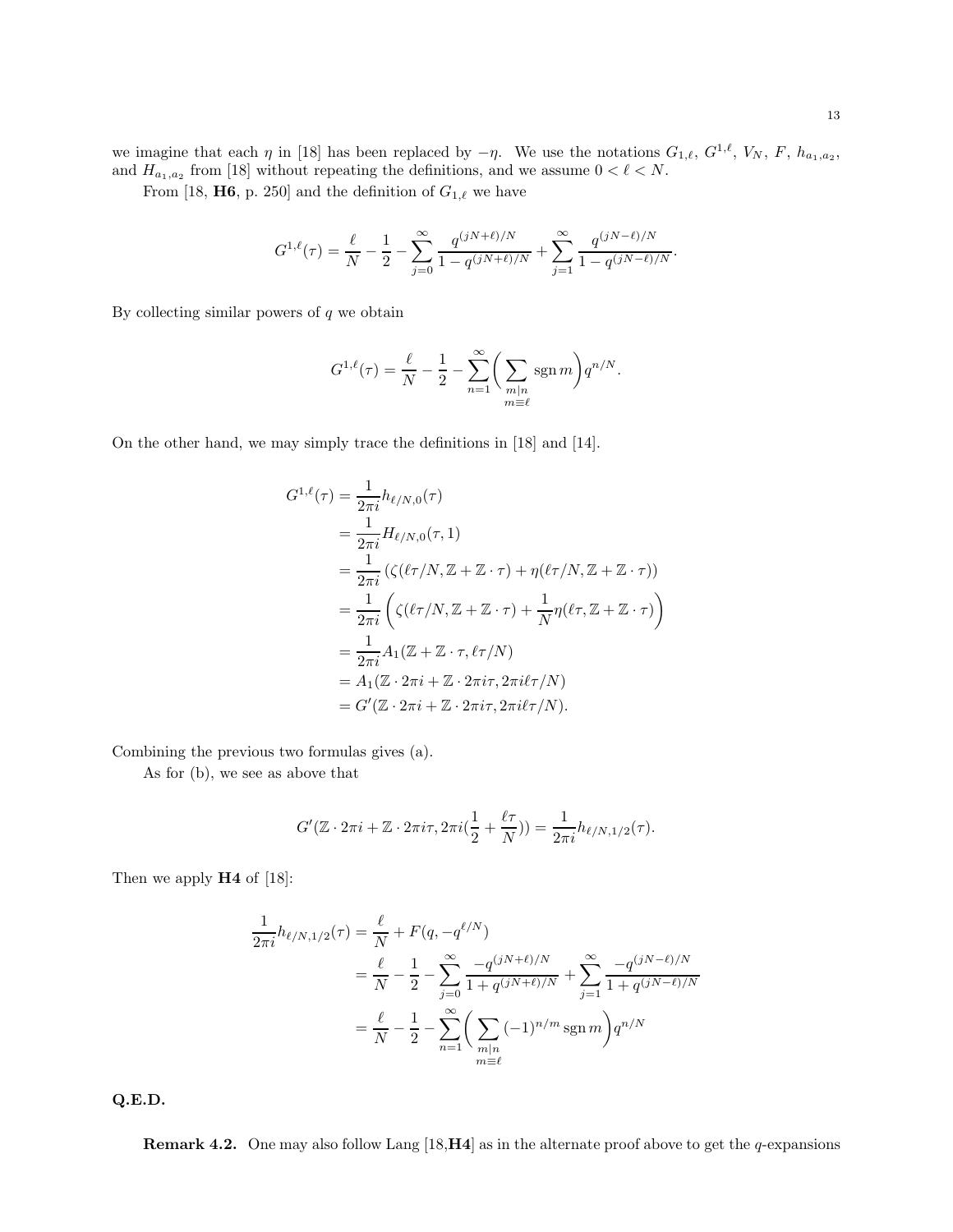in (3.3) and (3.6). One uses

$$
A_1(\mathbb{Z} \cdot 2\pi i + \mathbb{Z} \cdot 2\pi i \tau, 2\pi i k/N)
$$
  
=  $\frac{1}{2\pi i} h_{0,k/N}(\tau)$   
=  $F(q, \zeta_N^k)$   
=  $-\frac{1}{2} - \frac{\zeta_N^k}{1 - \zeta_N^k} - \sum_{j=1}^{\infty} \frac{q^j \zeta_N^k}{1 - q^j \zeta_N^k} + \sum_{j=1}^{\infty} \frac{q^j \zeta_N^{-k}}{1 - q^j \zeta_N^{-k}}$   
=  $\frac{1}{2} \left( \frac{\zeta_N^k + 1}{\zeta_N^k - 1} \right) - \sum_{n=1}^{\infty} \left( \sum_{\substack{m|n \ m>0}} (\zeta_N^{km} - \zeta_N^{-km}) \right) q^n$   
=  $g_k(\tau)$ 

and

$$
A_1(\mathbb{Z} \cdot 2\pi i + \mathbb{Z} \cdot 2\pi i \tau, 2\pi i (\frac{k}{N} + \frac{1}{2}\tau))
$$
  
\n
$$
= \frac{1}{2\pi i} h_{1/2,k/N}(\tau)
$$
  
\n
$$
= \frac{1}{2} + F(q, q^{1/2} \zeta_N^k)
$$
  
\n
$$
= \frac{1}{2} - \sum_{j=0}^{\infty} \frac{q^{j+1/2} \zeta_N^k}{1 - q^{j+1/2} \zeta_N^k} + \sum_{j=1}^{\infty} \frac{q^{j-1/2} \zeta_N^{-k}}{1 - q^{j-1/2} \zeta_N^{-k}}
$$
  
\n
$$
= - \sum_{n=1}^{\infty} \left( \sum_{\substack{0 < r|n \\ r \text{ odd}}} \left( \zeta_N^{kn/r} - \zeta_N^{-kn/r} \right) \right) q^{n/2}
$$
  
\n
$$
= h_k(\tau)
$$

#### 5. The  $q$ -expansion principle.

The q-expansion principle is part of the classical theory of modular forms. When the modular curve in question has a model over a subfield  $k \subseteq \mathbb{C}$ , a modular function tends to be defined over k if and only if the coefficients of its q-expansion are in k. In this section we state the purely algebraic portion of the q-expansion principle.

Let  $K/k$  be a field extension. In our application, it will be  $\mathbb{C}/\mathbb{Q}$ .

Suppose X is a curve over K, with x a nonsingular point on X defined over K, and let q be an element of valuation 1 in the complete local ring  $\widehat{\mathcal{O}}_x$ . We have a K-algebra isomorphism  $\widehat{\mathcal{O}}_x \cong K[[q]]$  with the ring  $K[[q]]$  of formal power series in the variable q, and an inclusion of fields  $K(X) \hookrightarrow K(q)$  into the field of formal Laurent series. Pick generators  $f_1, \ldots, f_r$  over K for the field  $K(X)$ , so that  $K(X) = K(f_1, \ldots, f_r)$ .

**Proposition 5.1.** With the notation above, if  $f_1, \ldots, f_r \in k((q))$ , then

- (a)  $k((q))$  and K are linearly disjoint over k.
- (b)  $K(X) \cap k((q)) = k(f_1, \ldots, f_r).$
- (c) If X has a model Y over k with respect to which the functions  $f_1, \ldots, f_r$  are defined over k (i.e.,  $f_i \in k(Y)$ , then  $k(Y) = k(f_1, ..., f_r)$ .

When we say that  $X$  has a model  $Y$  over  $k$ , we mean  $Y$  is an irreducible curve over  $k$  with an isomorphism  $g: Y \otimes_k K \cong X.$ 

**Proof.** First notice that  $k(f_1, \ldots, f_r) \subseteq k((q))$ . To prove (a) we proceed as in [23, p. 141]. Given  $a_1, \ldots, a_m \in K$  linearly independent over k, we suppose that  $g_1, \ldots, g_m \in k((q))$  satisfy  $\sum a_i g_i = 0$ . We write each  $g_i$  as a Laurent series  $g_i = \sum_j b_{ij} q^j$  with coefficients  $b_{ij} \in k$ . Then we deduce that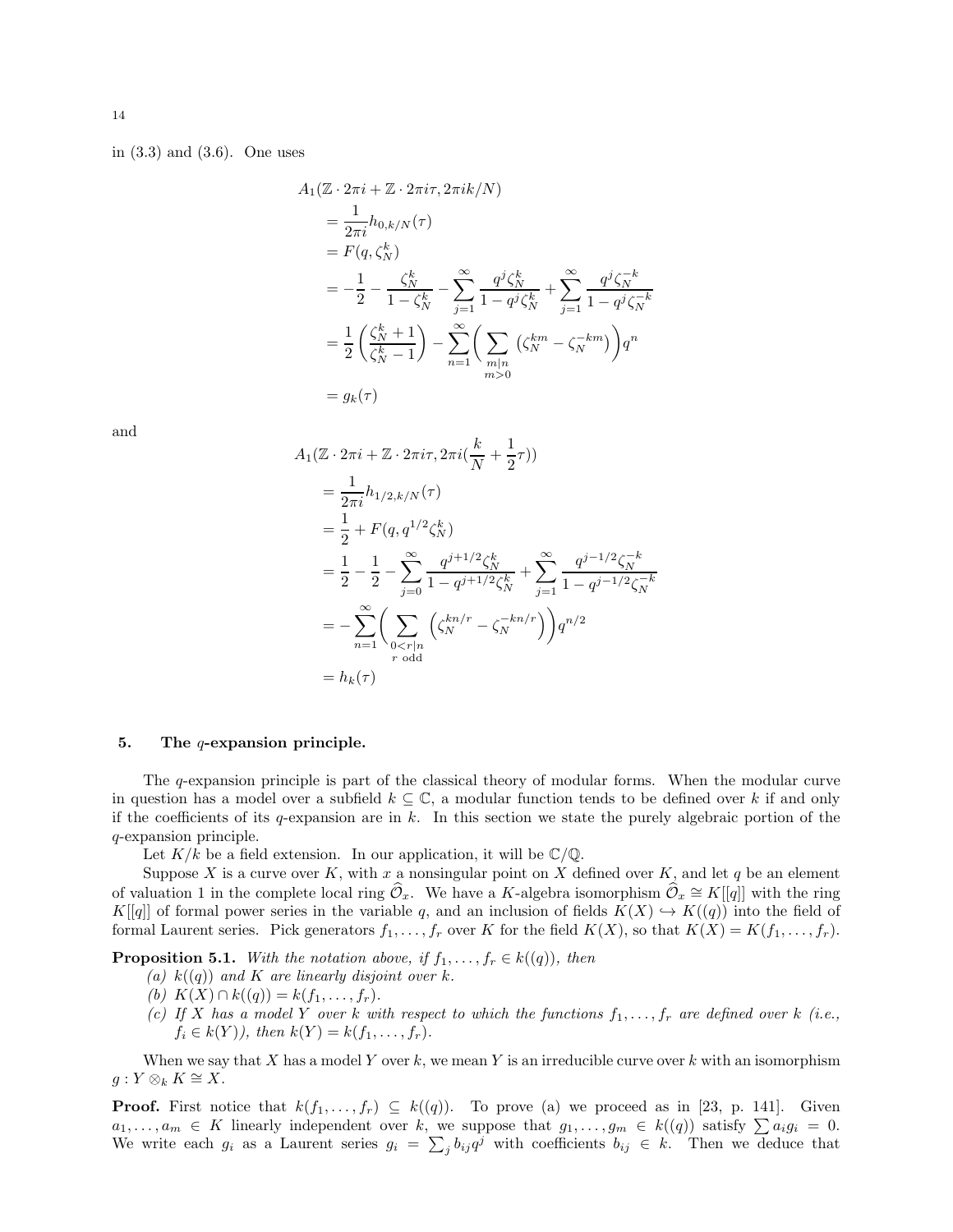$\sum_i \sum_j a_i b_{ij} q^j = 0$ , and thus, for each j, we have  $\sum_i a_i b_{ij} = 0$ , whence each  $b_{ij} = 0$ , and thus each  $g_i=0.$ 

We claim that when we have intermediate fields  $k \subseteq L \subseteq M \subseteq k((q))$ , then  $K \cdot L \subseteq K \cdot M$ , with equality holding iff  $L = M$ . We need only prove that  $K \cdot L = K \cdot M$  implies  $L = M$ . We know K and  $k((q))$  are linearly disjoint subfields of  $K((q))$ , so it follows that so are K and L, since L is a subfield of  $k((q))$ . It follows that  $K \otimes L$  maps isomorphically onto a subring  $K * L$  of the field  $K \cdot L$  and generates that field, so K  $\cdot$  L is the fraction field of  $K * L$ . Similarly,  $K \cdot M$  is the fraction field of  $K * M$ . But M is a field extension of L, hence a free L-module, a property which is preserved by tensor product. Hence  $K * M$  is a free K ∗ L-module, and since  $K \cdot L = K \cdot M$ , we can view  $K * M$  as a submodule of the fraction field of K \* L. But any free submodule of the fraction field of a ring has rank at most 1, so  $K * L = K * M$ . Thus  $K \otimes L \cong K \otimes M$ , implying  $L = M$ , proving the claim.

To prove (b), we apply this claim with  $L = k(f_1, \ldots, f_r)$  and  $M = K(f_1, \ldots, f_r) \cap k((q)).$ 

The same fact proves (c). Indeed, the isomorphism g above induces an injective map from  $k(Y) \otimes_k K$ into  $K(X)$  whose image generates the field  $K(X)$ . This implies that  $k(Y)$  and K are linearly disjoint as subfields of  $K(X)$ . As  $k(f_1, ..., f_r)$  is a subfield of  $k(Y)$ , it is also linearly disjoint from K. Now we are done as before.

## Q.E.D.

We refer to [7], [12], [13] and [15] for discussions of the  $q$ -expansion.

## 6. The function field of the rational model of  $\Gamma_1(N) \setminus H$ .

We recall the definitions of the standard examples of modular forms and functions for  $\Gamma = Sl_2(\mathbb{Z})$ . For each even integer  $\ell \geq 4$  define a homogeneous function  $E_{\ell} : \mathcal{L} \to \mathbb{C}$  of degree  $-\ell$  by the formula  $E_{\ell}(L) = \sum_{w \in L}^{\prime} w^{-\ell}$ . Define  $G_2 = 60 E_4$  and  $G_3 = 140 E_6$ . Let  $g_2 = (2\pi i)^4 G_2 \circ \phi_k$  and  $g_3 = (2\pi i)^6 G_3 \circ \phi_k$ ; these are modular forms of weight 4 and 6 respectively. Take  $\Delta = g_2^3 - 27g_3^2$  to be the standard cusp form of weight 12, and let  $j = g_2^3/\Delta$  be the j-invariant, a modular function.

It is known that the q-expansion of j has rational coefficients; since j is a modular function for the full modular group  $\Gamma$ , the same is true for its q-expansion at the other cusps.

The Weierstrass  $\wp$ -function gives a modular form of weight 2 for  $\Gamma_1(N)$  as follows. We define a function  $\wp: \mathcal{L}_N \to \mathbb{C}$  by the formula  $\wp(L, u) = \sum_{w \in L} ((w - u)^{-2} - w^{-2})$ ; it is a homogeneous function of degree  $-2$ . We let  $p_k = \wp \circ \phi_k$  denote the corresponding modular form. According to [23, 6.2.1, p. 141] the q-expansion of  $\wp$  is

$$
\wp(\mathbb{Z} \cdot \tau + \mathbb{Z}, \frac{r\tau + s}{N}) = (2\pi i)^2 \left\{ \frac{1}{12} - 2 \sum_{n=1}^{\infty} \frac{nq^n}{1 - q^n} + \zeta_N^s q^{r/N} \left( 1 - \zeta_N^s q^{r/N} \right)^{-2} + \sum_{n=1}^{\infty} \left( \zeta_N^{ns} q^{nr/N} + \zeta_N^{-ns} q^{-nr/N} \right) \frac{nq^n}{1 - q^n} \right\},
$$

for  $0 \le r \le N$ ,  $(r, s) \in \mathbb{Z}^2$ , and  $(r, s) \notin N\mathbb{Z}^2$ . Taking  $r = k$  and  $s = 0$  we find that the q-expansion of

$$
\wp(\mathbb{Z}\cdot 2\pi i+\mathbb{Z}\cdot 2\pi i\tau,2\pi i k\tau/N),
$$

which is the q-expansion for  $p_k(\tau)$  at  $\tau = 0$ , has rational coefficients.

We define  $f_k = g_2 g_3 p_k/\Delta$ ; it is a modular function for  $\Gamma_1(N)$ . It is known that  $(2\pi i)^{-4} g_2$ ,  $(2\pi i)^{-6} g_3$ , and  $(2\pi i)^{-12}\Delta$  have q-expansions with rational coefficients (see [23, 2.2]). It follows that the q-expansion at the cusp  $\tau = 0$  of the modular function  $f_k$  has rational coefficients.

**Proposition 6.1.** The field  $\mathbb{C}(j, f_k)$  is the field of all modular functions for  $\Gamma_1(N)$ .

**Proof.** Let M be the field of all modular functions for the group

$$
\Gamma(N) = \left\{ \begin{pmatrix} a & b \\ c & d \end{pmatrix} \in Sl_2(\mathbb{Z}) \middle| \begin{pmatrix} a & b \\ c & d \end{pmatrix} \equiv \begin{pmatrix} 1 & 0 \\ 0 & 1 \end{pmatrix} \mod N \right\}.
$$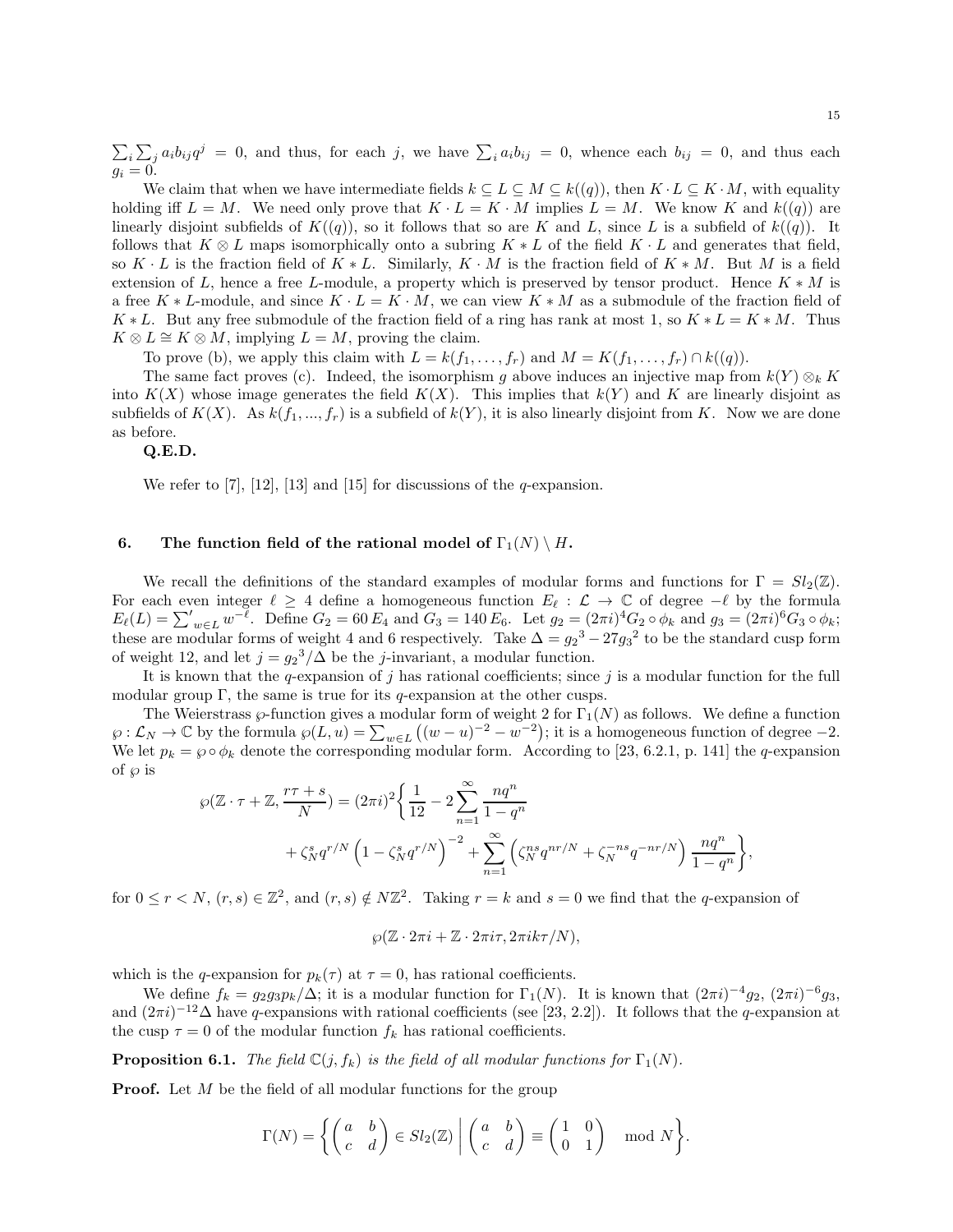(This field M, called the modular function field of level N, is the function field of the modular curve  $X(N)$ ) over C.) We know that  $\mathbb{C}(j)$  is the field of all modular functions for the group  $\Gamma = Sl_2(\mathbb{Z})$ , that M is a Galois extension of  $\mathbb{C}(j)$ , and that  $Gal(M/\mathbb{C}(j)) = \Gamma/\Gamma(N) \cdot {\{\pm 1\}} \simeq SL_2(\mathbb{Z}/N)/{\{\pm 1\}}$ .

Let L be the field of all modular functions for  $\Gamma_1(N)$ . We know that  $K = \mathbb{C}(j, f_k) \subseteq L$ , and that  $Gal(M/L) = \Gamma_1(N) \cdot {\pm 1} \Gamma(N) \cdot {\pm 1}.$  To determine the group corresponding to the intermediate field K we consider an element  $\gamma \in \Gamma$  which leaves every element of K fixed. Then, as in [23, 6.1-A], we see that the equation  $f_k \circ \gamma = f_k$  implies that

$$
(0 \quad \frac{k}{N}) \cdot \gamma \equiv \pm (0 \quad \frac{k}{N}) \mod \mathbb{Z}^2,
$$

and thus that

$$
\gamma \equiv \left(\begin{matrix} *&*\\ 0&\epsilon\end{matrix}\right) \mod N,
$$

where  $\epsilon = \pm 1$ . The matrix  $\gamma' = \epsilon \gamma$  has determinant 1, so

$$
\gamma'\equiv\begin{pmatrix}1&*\\0&1\end{pmatrix}\mod N,
$$

i.e.,  $\gamma' \in \Gamma_1(N)$ , showing that  $\gamma \in \Gamma_1(N) \cdot {\{\pm 1\}}$ . Thus  $L = K$ . Q.E.D.

Applying (5.1) yields the following corollary.

**Corollary 6.2.** The field  $\mathbb{Q}(j, f_k)$  is the field of modular functions for  $\Gamma_1(N)$  whose q-expansions at the cusp  $\tau = 0$  have rational coefficients, and is the function field of the canonical rational model of  $X_1(N)$ .

## **REFERENCES**

- 1. N. H. Abel, *Untersuchungen über die Reihe:*  $1 + \frac{m}{1} \cdot x + \frac{m \cdot (m-1)}{1 \cdot 2} \cdot x^2 + \frac{m \cdot (m-1) \cdot (m-2)}{1 \cdot 2 \cdot 3} \cdot x^3 + \cdots u$ .s.w., Journal für Math. (1826), 311–339.
- 2. A. Beilinson, *Applications of Algebraic K-theory to Algebraic Geometry and Number Theory, Part I*, Contemporary Mathematics, vol. 55, part I, American Math. Soc., 1986, pp. 1–34.
- 3. Spencer J. Bloch, *Higher regulators, algebraic* K*-theory, and zeta functions of elliptic curves*, Amer. Math. Soc., Providence, 2000.
- 4. S. Bloch and D. Grayson, *Applications of Algebraic K-theory to Algebraic Geometry and Number Theory, Part I*, Contemporary Mathematics, vol. 55, Amer. Math. Soc., Providence, 1983, pp. 79–88.
- 5. C. Breuil, B. Conrad, F. Diamond and R. Taylor, *On the modularity of elliptic curves over* Q*: wild* 3*-adic exercises*, J. Amer. Math. Soc. 14 (2001), 843–939.
- 6. E. Cahen, *Sur la fonction* ζ(s) *de Riemann et sur des fonctions analogues*, Ann. de l'École Normale 11 (ser. 3) (1894), 75–164.
- 7. P. Deligne, N. Rapoport, *Modular functions of One Variable II*, Lecture Notes in Mathematics, vol. 349, Springer-Verlag, Berlin, Heidelberg, New York.
- 8. C. Deninger, *Higher Regulators and Hecke* L*-series of imaginary quadratic fields: I*, Inventiones Mathematicae 96 (1989), 1-69.
- 9. V. G. Drinfeld, *Two theorems on modular curves*, Funktsionalnii anal. i evo Prilozhenie 2 (1973), 83–84.
- 10. E. Hecke, *Darstellung von Klassenzahlen als Perioden von Integralen 3. Gattung aus dem Gebiet der elliptischen Modulfunctionen*, Abhandlungen aus dem Mathematischen Seminar der Hamburgische Universität 4 (1925), 211–223.
- 11. E. Hecke, *Theorie der Eisensteinschen Reihen h¨oherer Stufe und ihre Anwendung auf Funktionentheorie und Arithmetik*, Abhandlungen aus dem Mathematischen Seminar der Hamburgische Universität 5 (1927), 199–224.
- 12. N. Katz, p*-adic interpolation of real analytic Eisenstein series*, Annals of Mathematics 104 (1976), 459.
- 13. N. Katz, p*-adic* L*-functions for CM-fields*, Inventiones Mathematicae 49 (1978).
- 14. N. Katz, *The Eisenstein measure and p-adic interpolation*, American Journal of Mathematics 99 (1977), 238–311.
- 15. N. Katz and B. Mazur, *Arithmetic moduli of elliptic curves*, Annals of Math. Studies 108 (1985), 1–514.
- 16. V. Kolyvagin, *Finiteness of* E(Q) *and* Sh(E, Q) *for a subclass of Weil curves*, Izv. Akad. Nauk SSSR Ser. Mat. 52 (1988), 522–540, 670–671.
- 17. D. Kubert, *Universal bounds on the torsion of elliptic curves*, Proc. London Math. Soc. 33 (1976), 193–237.
- 18. S. Lang, *Introduction to Modular Forms*, Grundlehren der mathematischen Wissenschaften, Springer Verlag, Berlin, Heidelberg, New York, 1976.
- 19. B. Mazur, *Rational Isogenies of prime degree*, Inventiones Mathematicae 44 (1978), 129–162.
- 20. J.-F. Mestre and N. Schappacher, *S´eries de Kronecker et fonctions* L *des puissances sym´etriques de courbes elliptiques sur* Q, Arithmetic Algebraic Geometry (proceedings of a conference on Texel Island, April, 1989) (G. van der Geer, F.